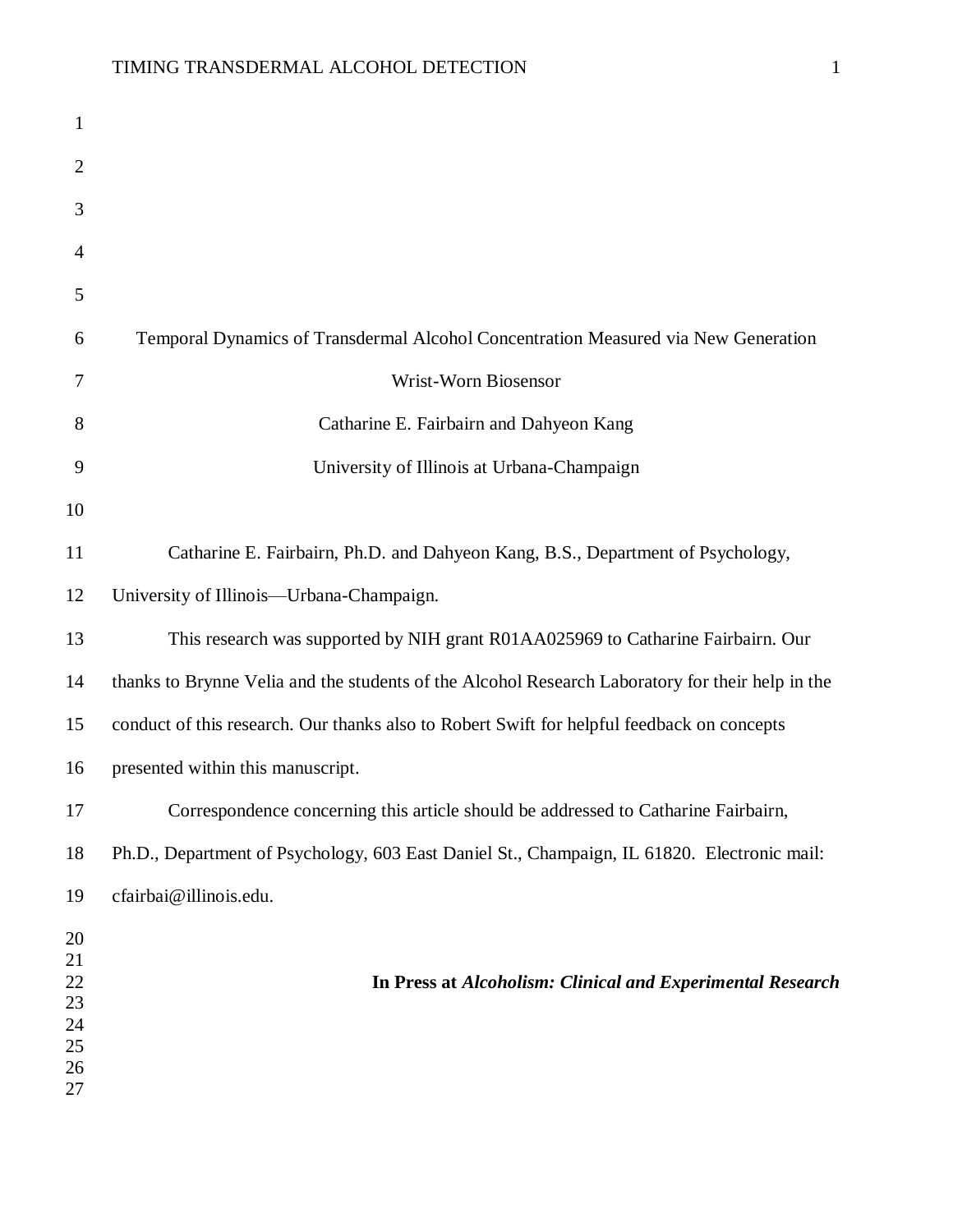# Abstract

 **Background:** The development of a transdermal alcohol biosensor could represent a tremendous advance towards curbing problematic drinking. But several factors limit the usefulness of extant transdermal technology, including relatively lengthy delays between blood alcohol concentration (BAC) and transdermal alcohol concentration (TAC), as well as the large/bulky designs of currently available transdermal sensors (e.g., ankle monitors). The current research examined the lag time between BAC and TAC using a prototype of BACtrack Skyn—a new-generation wrist- worn transdermal sensor featuring a compact design and smartphone integration. **Methods:** Participants (N=30) received either a dose of alcohol (target BAC .08%) or a non-alcoholic beverage in the laboratory while wearing both the AMS SCRAM ankle monitor and a Skyn prototype. Participants were monitored in the laboratory until breath alcohol concentration (BrAC) dropped below .025%. **Results:** Device failure rates for Skyn prototypes were relatively high (18%-38%) compared with non-prototype SCRAM devices (2%). Among participants with usable data, both Skyn and SCRAM-measured TAC showed strong correlations with BrAC, and both Skyn and SCRAM devices detected alcohol within 30-minutes of first alcohol- administration. Skyn-measured TAC peaked over 1-hour earlier than SCRAM-measured TAC (54 versus 120 minutes after peak BrAC, respectively), and time-series models suggested that, on average across all measured portions of the BrAC curve, Skyn-TAC lagged behind BrAC by 24 minutes, whereas SCRAM-TAC lagged behind BrAC by 69 minutes—all differences statistically significant at *p*<.001. **Conclusions:** Results provide preliminary evidence for the validity of a new-generation wrist-worn transdermal sensor under controlled laboratory conditions, and further suggest favorable properties of this sensor as they pertain to the latency of transdermal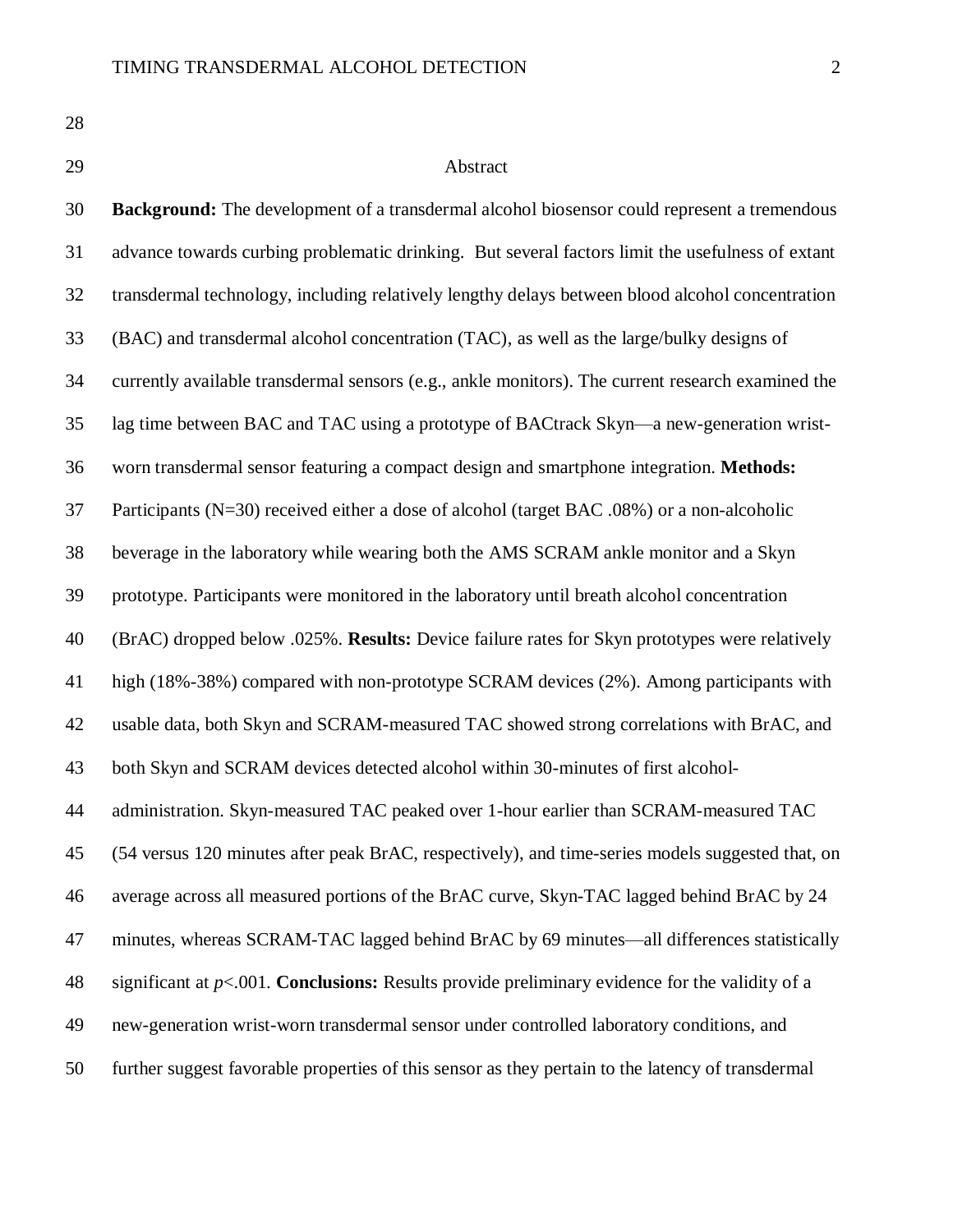| 51 | alcohol detection. The prototype-version of Skyn employed here displayed a higher failure rate |
|----|------------------------------------------------------------------------------------------------|
| 52 | compared with SCRAM and, in future, more reliable and robust Skyn prototypes will be required  |
| 53 | suitable to field testing across diverse environmental conditions.                             |
| 54 | Keywords: Alcohol, biosensor, transdermal, BAC, measurement                                    |
| 55 |                                                                                                |
| 56 |                                                                                                |
| 57 |                                                                                                |
| 58 |                                                                                                |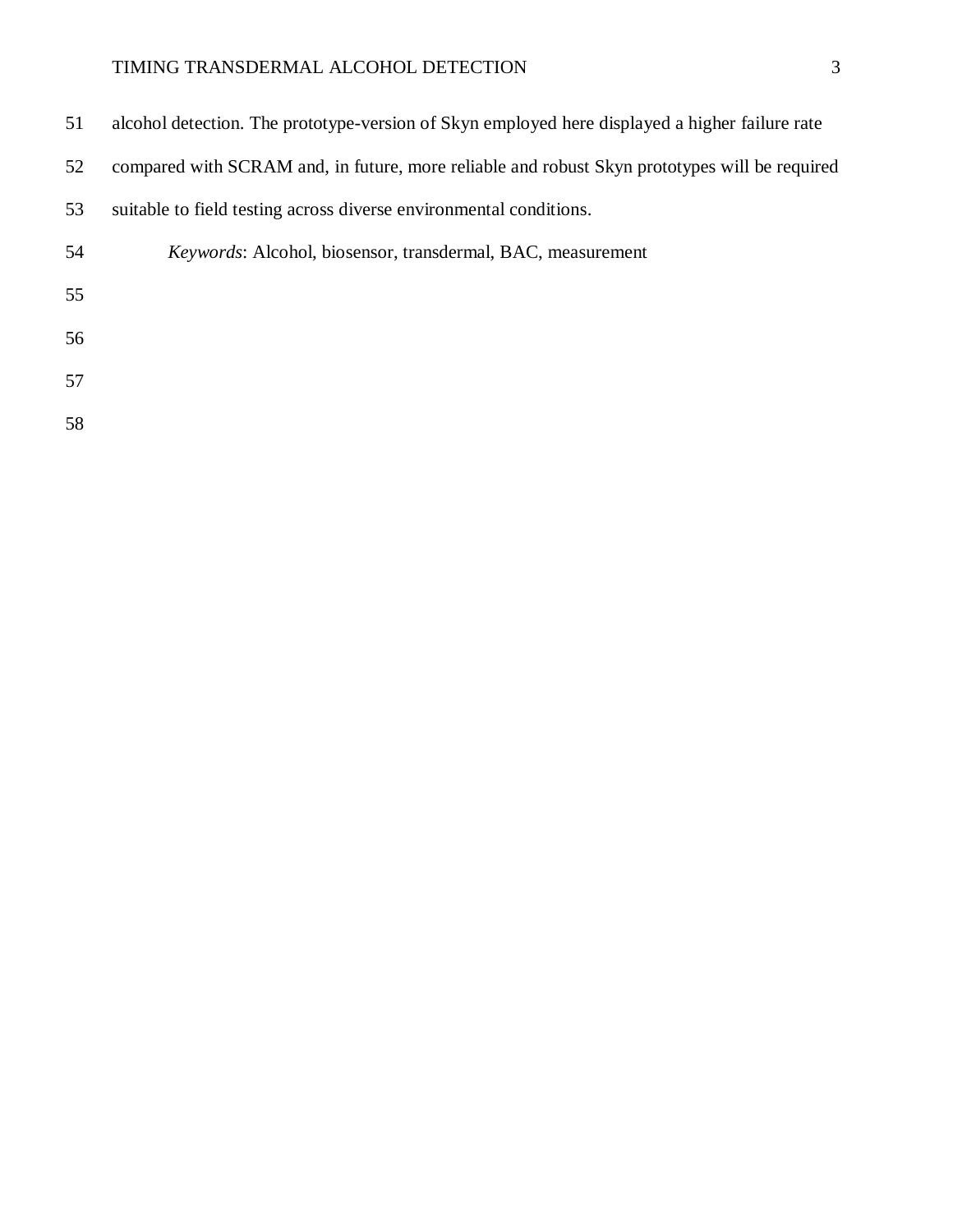The development of a wearable alcohol biosensor could represent a key advance toward helping people make informed decisions about their drinking and, potentially, toward curbing alcohol-related morbidity and mortality. Devices for the objective quantification of behaviors have long been of interest to researchers and consumers across health domains (e.g., fitbit for exercise; Haynes & Yoshioka, 2007), but, due to alcohol's neurocognitive effects and also cultural conventions surrounding drinking, the need for a biosensor to measure alcohol consumption has loomed particularly large. Specifically, drinking at more extreme levels is associated with memory and cognitive disruptions that can impair awareness of the quantity of alcohol consumed (Weissenborn & Duka, 2003; White, 2003). Further, standard drink sizes and quantities can vary widely so that even the cognitively alert drinker may not always be aware of the amount of alcohol she ingests (Barnett, Wei, & Czachowski, 2009; Kerr, Greenfield, Tujague, & Brown, 2005; Kerr, Patterson, Koenen, & Greenfield, 2008). Finally, societal stigma can accompany alcohol consumption for many individuals such that, even given an awareness of their own drinking practices, some might be reluctant to share this information with others, thus interfering with the identification of those in need of alcohol intervention as well as the investigation of drinking behavior via research (Davis, Thake, & Vilhena, 2010; George, Gournic, & McAfee, 1988; Zapolski, Pedersen, McCarthy, & Smith, 2014). A wearable alcohol biosensor might serve health needs across a variety of domains, including aiding prevention of alcohol-related disorders (Fairbairn & Kang, in press), improving outcomes in harm reduction alcohol intervention programs (Barnett, 2015), reducing the number of alcohol-related motor vehicle fatalities (Blincoe, Miller, Zaloshnja, & Lawrence, 2015), and refining outcome assessment in alcohol research (Leffingwell et al., 2013).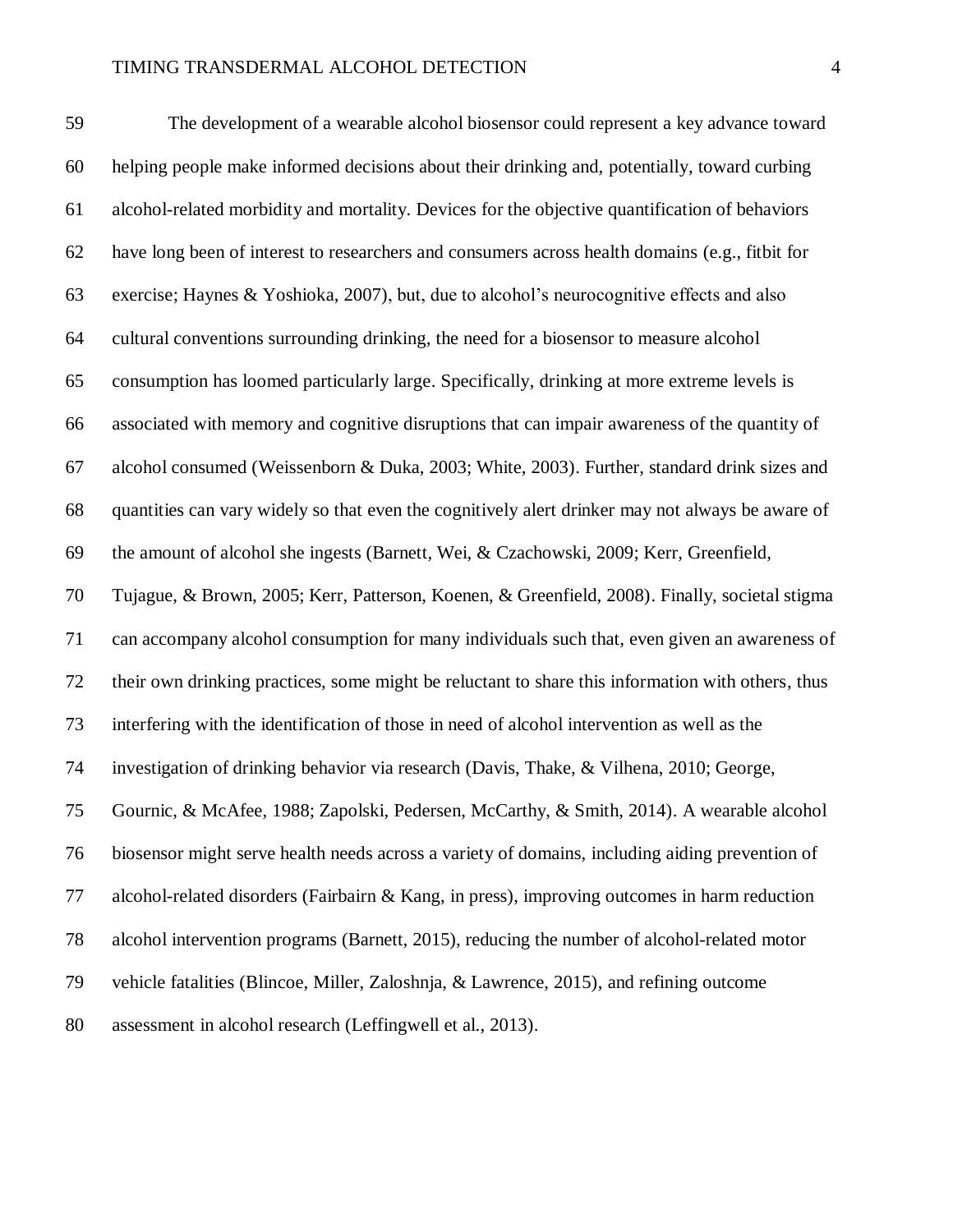Researchers have explored a variety of different methods for the continuous tracking of drinking (Fairbairn & Kang, in press; Swift, 2003), but transdermal devices are currently those with the firmest basis of empirical support for their viability as continuous alcohol biosensors. Approximately 1% of alcohol consumed is diffused transdermally in the form of sweat and insensible perspiration (Swift, 2003; Swift & Swette, 1992). Thus, similar to the manner in which a breathalyzer estimates BAC by measuring the quantity of alcohol in expired air, transdermal sensors might estimate BAC by examining alcohol in water vapor emitted from the skin. Measured via a device that rests on the surface of the skin, transdermal assessment is passive and unobtrusive. Correlations between transdermal alcohol concentration (TAC) and blood alcohol concentration (BAC) tend to be strong (Giles et al., 1987; Luczak & Rosen, 2014; Sakai, Mikulich-Gilbertson, Long, & Crowley, 2006). Yet, despite their promise, challenges have emerged for transdermal monitors—including challenges associated with the available devices themselves as well as those associated the data produced by these devices—and these challenges have limited the widespread implementation of transdermal alcohol assessment within research and also everyday drinking contexts.

 Concerning challenges associated with the devices themselves, at the present time, the only available transdermal monitors take the form of relatively large/bulky bracelets designed to be worn around the ankle. Although previously some smaller wrist-worn transdermal devices 99 were accessible to researchers (e.g., the WrisTAS device)<sup>1</sup>, at the current time, the Secure Continuous Remote Alcohol Monitor (SCRAM) ankle bracelet is the only widely-available wearable alcohol biosensor. SCRAM devices, which weigh about 6 oz and are approximately the

 $\overline{a}$ 

 One of the first transdermal devices developed was the WrisTAS, marketed by Giner Labs, which was worn around the wrist as a watch (Leffingwell et al., 2013). However, this device was only used for research purposes, to our knowledge, and has not been made available to researchers for several years now.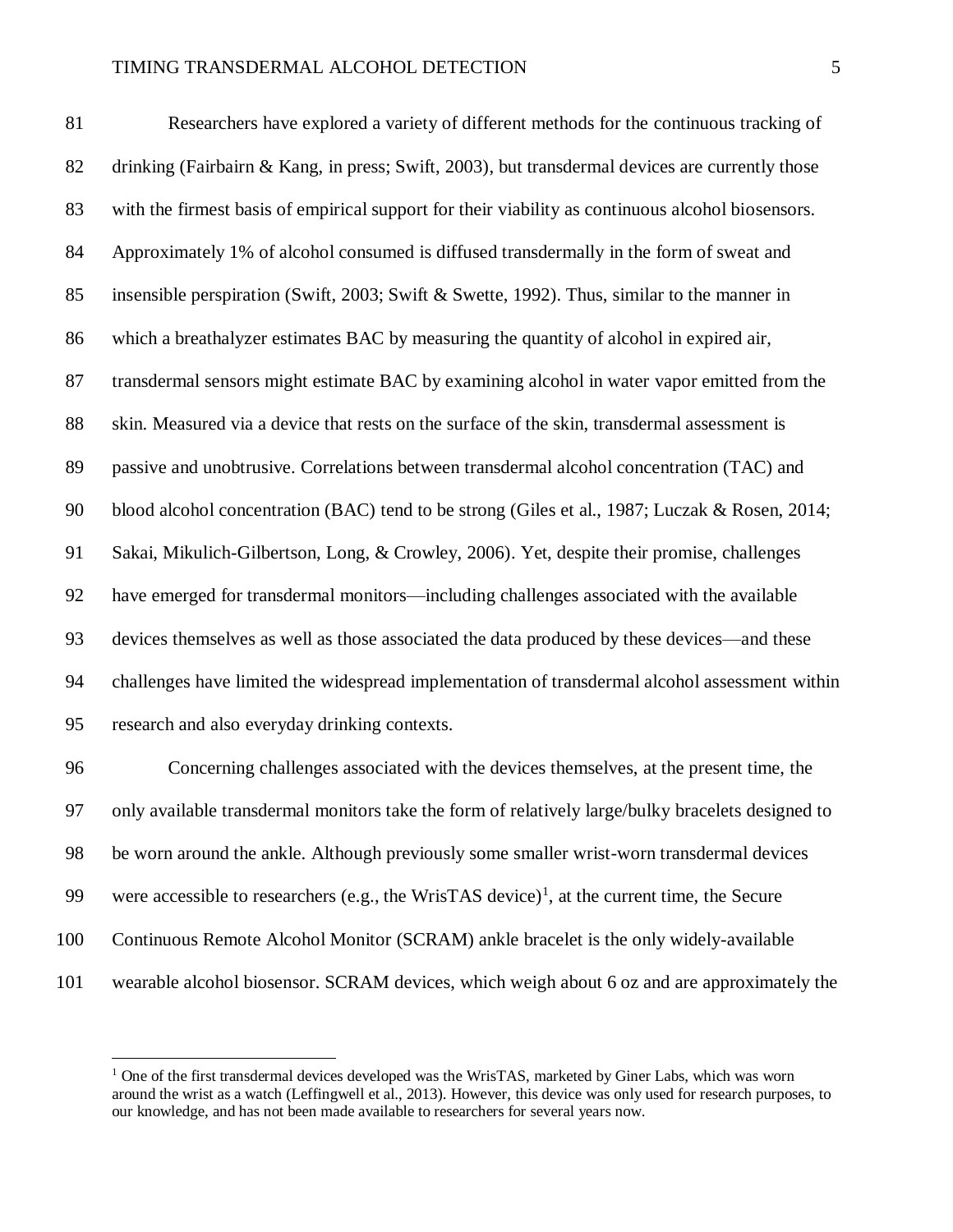dimensions of a large deck of cards, are mainly designed as abstinence monitors for use with criminal justice-involved populations (see Figure 1). Data from SCRAM has been examined in several dozen studies (Fairbairn et al., 2018; Sirlanci et al., 2018; see Leffingwell et al., 2013 for a review), and associations between SCRAM-measured TAC and BAC have been generally estimated as strong. SCRAM employs fuel cell technology whereby alcohol molecules are translated into a measurable electrical current at the sensor. The large size of these bracelets is partially attributable to the nature of the specific fuel cell employed, which requires a pump to promote the active flow of air across the sensor, a feature that also limits the TAC sampling interval to a relatively extended 30 minutes (Wang, Fridberg, Leeman, Cook, & Porges, in press). The size, ankle positioning, and relatively sparse data produced by these devices appear to be well suited for their application as abstinence monitors with non-voluntary populations. However, since wearing SCRAM devices can produce discomfort and embarrassment (Barnett, Tidey, Murphy, Swift, & Colby, 2011), the usefulness of these ankle monitors for voluntary populations (e.g., as health behavior trackers among large populations of consumers) is severely limited.

 In addition to challenges associated with the transdermal devices themselves, another important challenge surrounds the nature of the data produced by these devices—in particular, delays between the time that alcohol is ingested and when it can be detected transdermally. TAC is believed to lag behind BAC by a substantial margin, with the extent of this lag being typically estimated as lasting at least 1-hour (Fairbairn & Kang, in press; Leffingwell et al., 2013), and 122 potentially as long as 3-4 hours (Marques & McKnight, 2009). Note that several of the more pressing proposed applications of transdermal alcohol biosensors would require real-time or near real-time estimation of drinking (Fairbairn et al., 2018; Fairbairn & Kang, in press)—e.g.,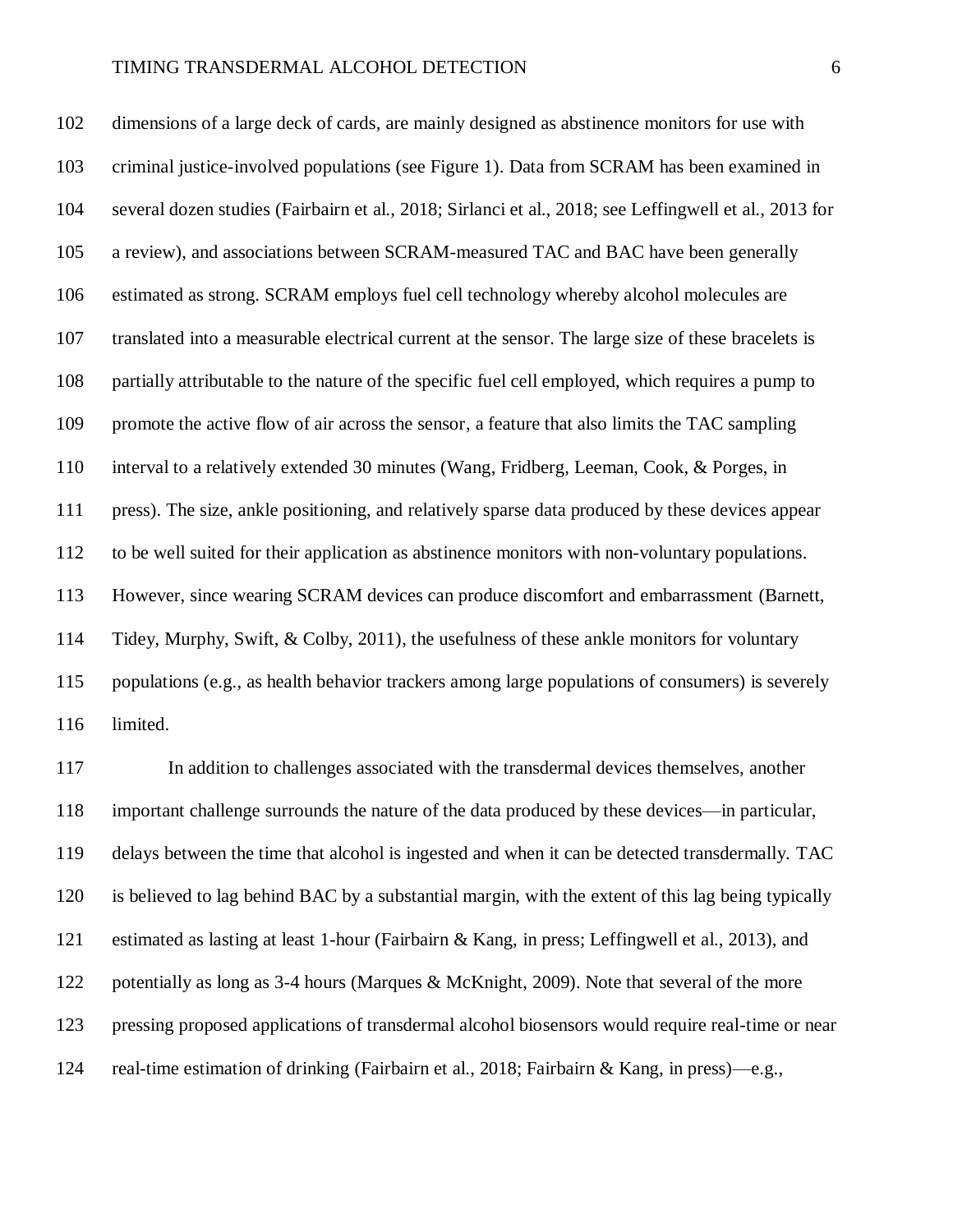researchers aiming to map everyday alcohol use with associated antecedent and/or consequent behaviors in real time. Of note, while it is clear that some delay exists between BAC and TAC, the exact extent of this delay is currently unclear. In estimating this delay, researchers have mainly employed SCRAM ankle monitors, and have further examined delays nearly exclusively by examining the relative timing of TAC/BAC peaks (Sakai et al., 2006; Swift, Martin, Swette, Laconti, & Kackley, 1992). Regarding the former of these issues, since the permeability of the skin and also the density of sweat glands differs on different areas of the body, the relationship between BAC and TAC also differs depending on where on the body TAC is assessed (Swift, 2000). Indeed, a review of the literature indicates that the notion that TAC lags behind BAC by a factor of 2-4 hours is derived entirely from studies employing ankle monitors (Fairbairn, Rosen, Luczak, & Venerable, in press; Marques & McKnight, 2009), whereas studies employing wrist sensors (e.g., the early WrisTAS device) have estimated substantially smaller lag times (Swift et al., 1992; see Table 1 for a literature review of studies examining TAC in relation to objectively assessed BAC). In addition, a more nuanced operationalization of lag-time—encompassing other portions of the BAC curve beyond TAC/BAC peak—could aid in informing our understanding of the relative timing of TAC vs. BAC. Recently, a new generation of wrist-worn devices has emerged that leverages advances in electronics and wireless communication in order to substantially reduce the size and increase the

comfort/attractiveness of transdermal alcohol monitors (Wang et al., in press). One such device

is BACtrack Skyn™. Skyn is a small device that includes a transdermal alcohol biosensor,

rechargeable battery, and a companion smartphone application. Skyn is worn on the inside of the

wrist—a position selected to increase its sensitivity and decrease lag to detected alcohol.

Currently in the prototype phase, Skyn is designed to be comfortable, user friendly, and socially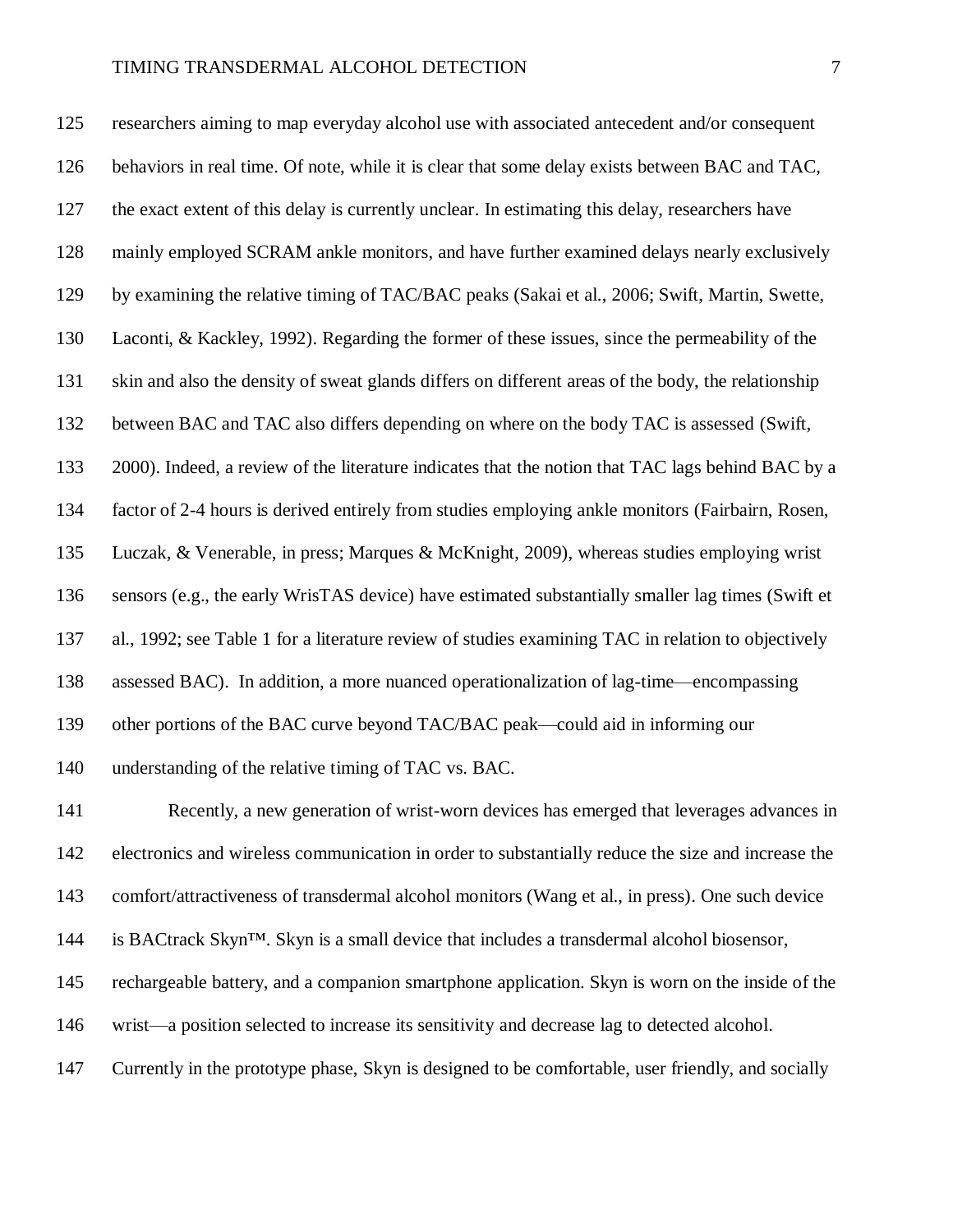acceptable, similar to a Fitbit or smartwatch (see Figure 1). Like SCRAM, Skyn uses fuel cell technology in order to assess TAC. Unlike SCRAM, however, Skyn devices do not require a pump to generate air flow across the sensor and instead rely on passive airflow—a feature that reduces the size and dimensions of the device and also facilitates more rapid TAC sampling, with current prototypes allowing for sampling as frequently as every 20 seconds (Wang et al., in press). While the new generation of transdermal alcohol sensors hold promise for use in research as well as for widespread health behavior monitoring, these devices have not been examined in controlled studies and so the relation of readings produced by these devices to ingested alcohol is unknown.

 In the current study, we employ laboratory methods to directly compare data produced by two transdermal alcohol monitors—the widely-researched SCRAM ankle monitor and the newer wrist-worn Skyn device. This study focuses on an examination of TAC over time among participants administered a single fixed dose of alcohol, although we also include a subsample of participants administered no alcohol by way of control. We used breathalyzer readings to validate TAC measures—chosen as a noninvasive measure with a strong and well characterized relationship with BAC (Bendtsen, Hultberg, Carlsson, & Jones, 1999; Jones & Andersson, 1996, 2003; Ramchandani, Plawecki, Li, & O'Connor, 2009). In light of the identified challenges surrounding delays in the detection of alcohol via transdermal monitors (Leffingwell et al., 2013), the primary aim of this research is to examine and quantify lag times between ingested alcohol and TAC, operationalized through a range of metrics intended to capture various positions on the BAC curve.

 Note that the restricted alcohol dosing procedures employed in this study are well-suited to addressing our primary aim of examining comparative lag times across transdermal sensors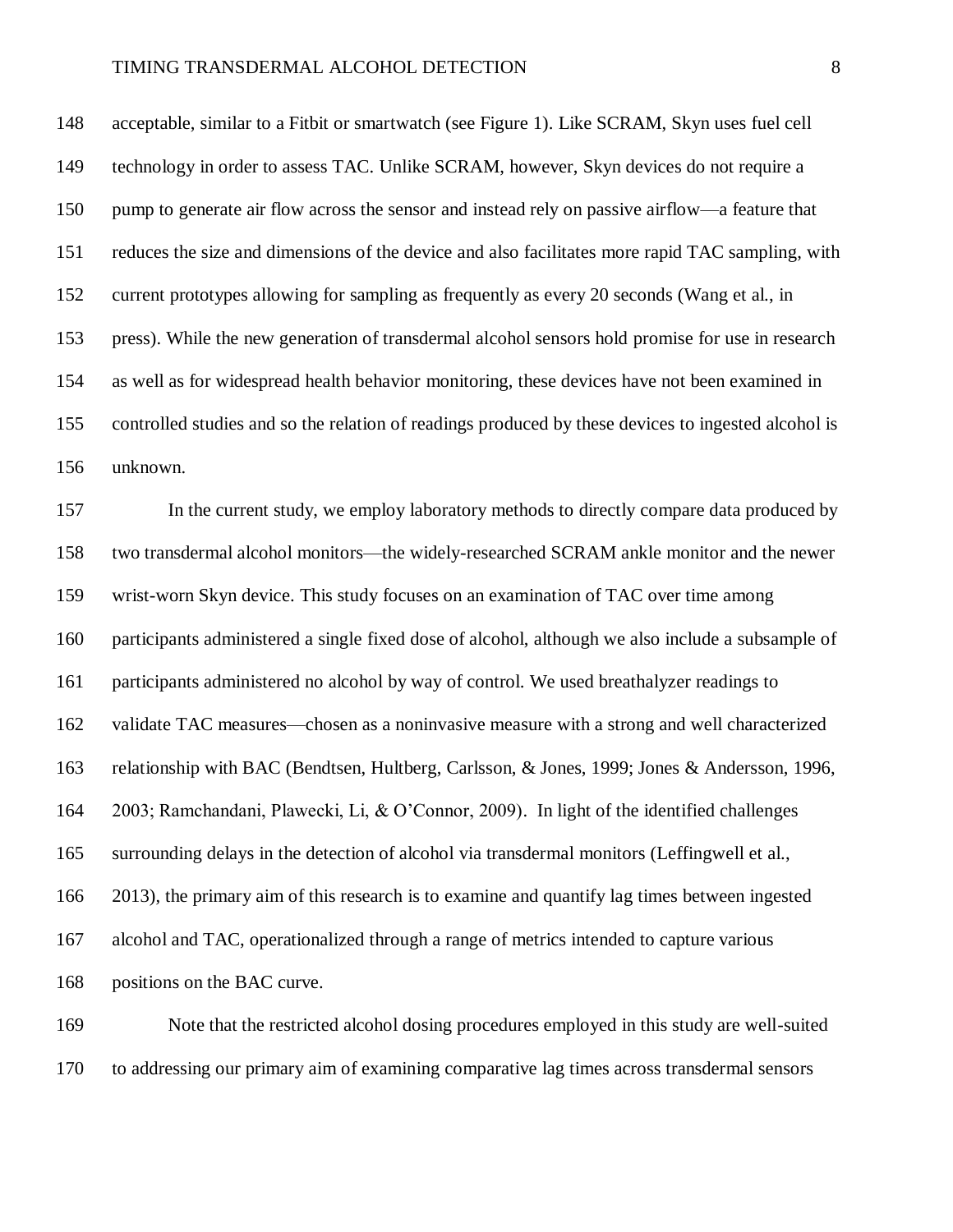| 171 | under controlled conditions, whereas the limited variation in BAC produced by these procedures     |
|-----|----------------------------------------------------------------------------------------------------|
| 172 | mean that they are less well suited to quantifying the magnitude of BAC-TAC correlations.          |
| 173 | Nonetheless, given that no prior study has quantified BAC-TAC correlations using this newest       |
| 174 | generation of transdermal sensors, we also include a preliminary examination of BAC-TAC            |
| 175 | correlations for both Skyn and SCRAM as a supplemental analysis.                                   |
| 176 | Method                                                                                             |
| 177 | <b>Participants</b>                                                                                |
| 178 | A total of 50 young social drinkers underwent experimental procedures. The final sample            |
| 179 | of participants consisted of the 30 individuals for whom we were able to obtain breathalyzer,      |
| 180 | SCRAM, and also Skyn readings for the experimental session (see later section on device            |
| 181 | failures). This final sample of participants consisted of 25 participants assigned to the alcohol  |
| 182 | condition and 5 participants assigned to the control condition. The average age of participants    |
| 183 | was 22 years old (range, 21-28). Participants were 50% female (15 females and 15 males). Sixty     |
| 184 | percent of participants identified as White, 23.3% as Asian, and 16.6% as multiracial (3.3%)       |
| 185 | African-American/Hispanic, 3.3% Hispanic/Asian, 3.3% White/Asian, 6.7% White/Hispanic).            |
| 186 | Participants were required to be at least 21 years of age and no older than 30, to consume alcohol |
| 187 | regularly, and report being comfortable with the dose of alcohol administered in the study.        |
| 188 | Exclusions included taking medications that might interact with alcohol, medical conditions for    |
| 189 | which alcohol consumption was contraindicated, pregnancy in women, history of severe Alcohol       |
| 190 | Use Disorder, or especially light drinking practices (see recommendations of the National          |
| 191 | Advisory Council on Alcohol Abuse and Alcoholism, 1989 for alcohol-administration in human         |
| 192 | subjects). On average, participants reported drinking alcohol on 10.13 days out of the past 30     |

(SD=4.73) and consuming an average of 4.90 drinks per occasion (SD=1.83).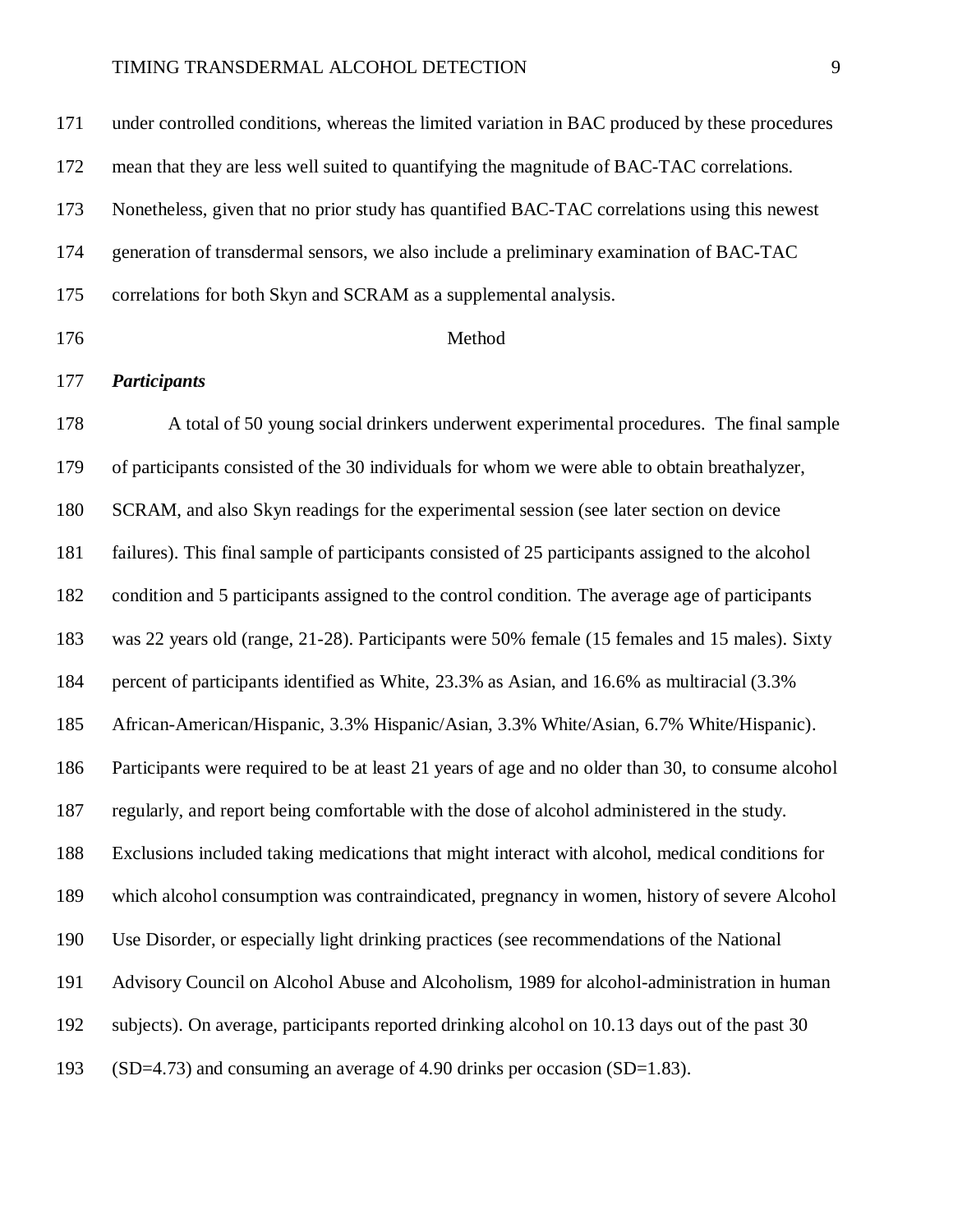# *Procedure*

 Participants who successfully completed a phone screening were invited into the laboratory for a beverage-administration session. All participants were required to abstain from drinking alcohol for at least 12 hours prior to their laboratory session, and to refrain from eating for 4 hours. Upon arriving in the laboratory, participants were breathalyzed (Intoximeters Alco- Sensor IV) to ensure a 0.00 breath alcohol concentration (BrAC), and their weight and height was assessed. Pregnancy was assessed in female participants via HCG urine test strip. Participants were then given a light meal that was roughly adjusted for their weight. Next, SCRAM monitors were positioned on the inside of participants' left ankles, worn high up on the leg, snug against the calf. Skyn devices were positioned on the inside of participants' left wrists. Both devices were then worn for a no-alcohol baseline period (approximately 1 hour), during which baseline TAC readings were established and participants completed questionnaires unrelated to the current study. Participants were next administered their study beverages. Beverages were administered in 3 equal parts over the course of 36 minutes, and participants were encouraged to consume their beverages evenly over each of the three 12-minute intervals. Participants assigned to receive alcohol received a dose intended to bring them up to the legal driving limit (.08%). The precise amount of alcohol administered was adjusted for each individual's body water as calculated based on formulas accounting for gender, height, age, and weight (Curtin & Fairchild, 2003; Watson, Watson, & Batt, 1981). Note that this dose of alcohol was originally chosen for the purposes of the parent study investigating alcohol's effects on mood (e.g., Fairbairn et al., 2018, 2015), but it also has utility for the proposed project, given potential applications of wearable biosensors for determining driving safety. Control participants received an isovolumic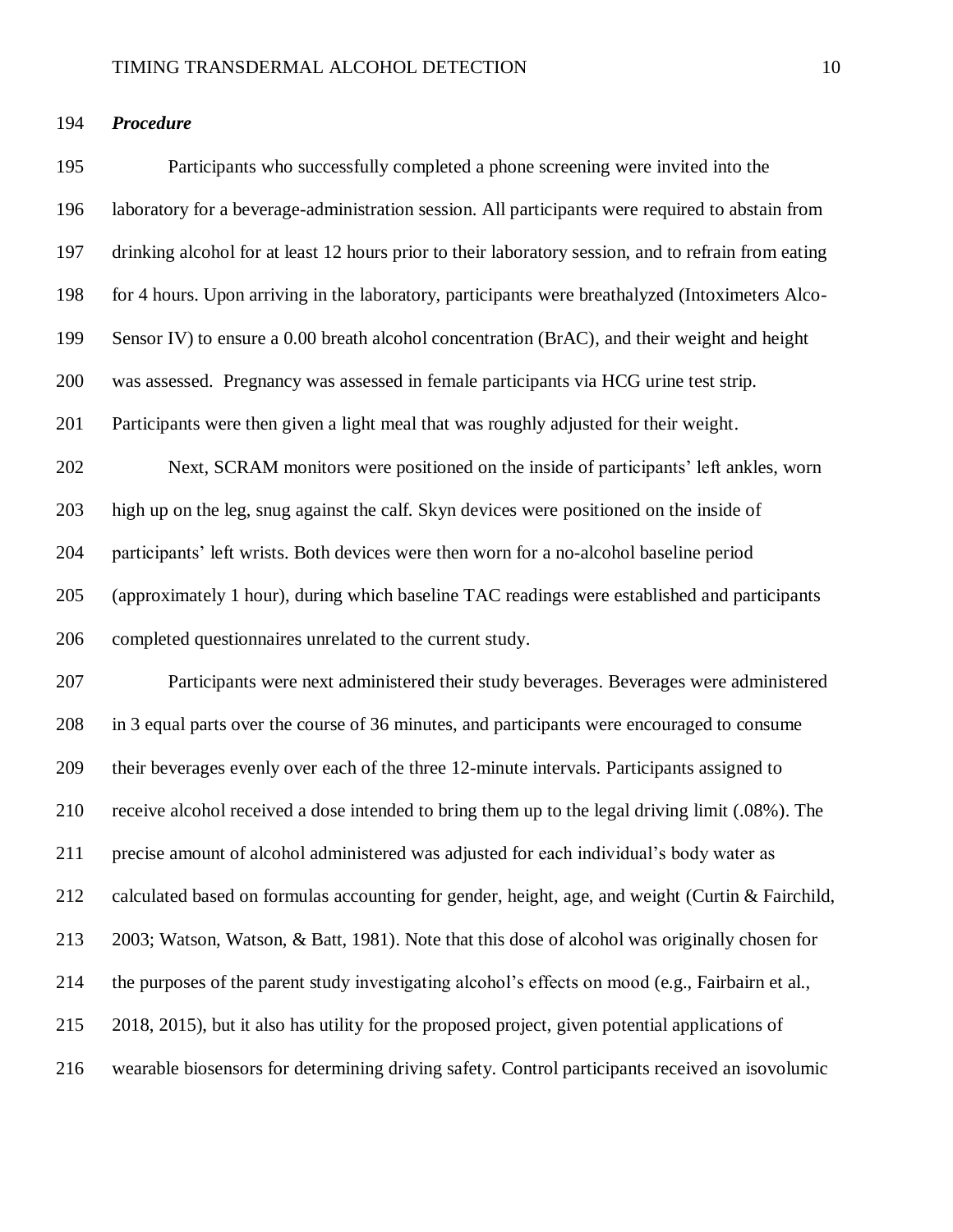amount of a non-alcoholic beverage. Assignment to beverage condition was randomly

 determined. Beverage intake was monitored via video to validate drink start time (see below) and also to ensure even consumption across the 36-minute drink period.

 Following beverage administration, participants in the alcohol condition provided breathalyzer readings at approximately 30-minute intervals until they left the lab. During this time period, participants engaged in a variety of study tasks, ranging from those requiring a moderate amount of walking (e.g., between rooms in a lab) as well as those that were largely stationary (e.g., speaking with another participant while seated). Participants in the control condition were allowed to leave after study tasks were completed (3-4 hours after the end of drinking). Participants administered alcohol were required to stay in the lab until their BrAC 227 dropped below .025%<sup>2</sup> and also their SCRAM TAC output registered at least one descending value (generally between 5-7 hours post-drink—average BrAC among alcohol participants at discharge .019%).

# *Data Processing and Analysis*

 $\overline{a}$ 

 Skyn data was transmitted via Bluetooth from Skyn devices to BACtrack's custom smartphone application, which was installed on our lab's ipod touch devices. The application displays TAC readings in graphical form, and the raw data files can be exported in the form of csv files via this application or BACtrack's internet-based data storage system. SCRAM data was extracted using direct connect software and downloaded from SCRAMnet, a cloud-based server. We analyzed latency of TAC values relative to the onset of drinking and BrAC curves using the following three metrics: 1) latency to first transdermally detected alcohol; 2) time

 In the current study, given the relatively substantial dose of alcohol administered, it was not feasible to keep participants in the lab until their BAC reached 0.00. Note that, including the pre-drink baseline, visits often lasted as long as 9 hours. Using the current procedures, we were able to capture the majority of the descending limb of the BAC curve.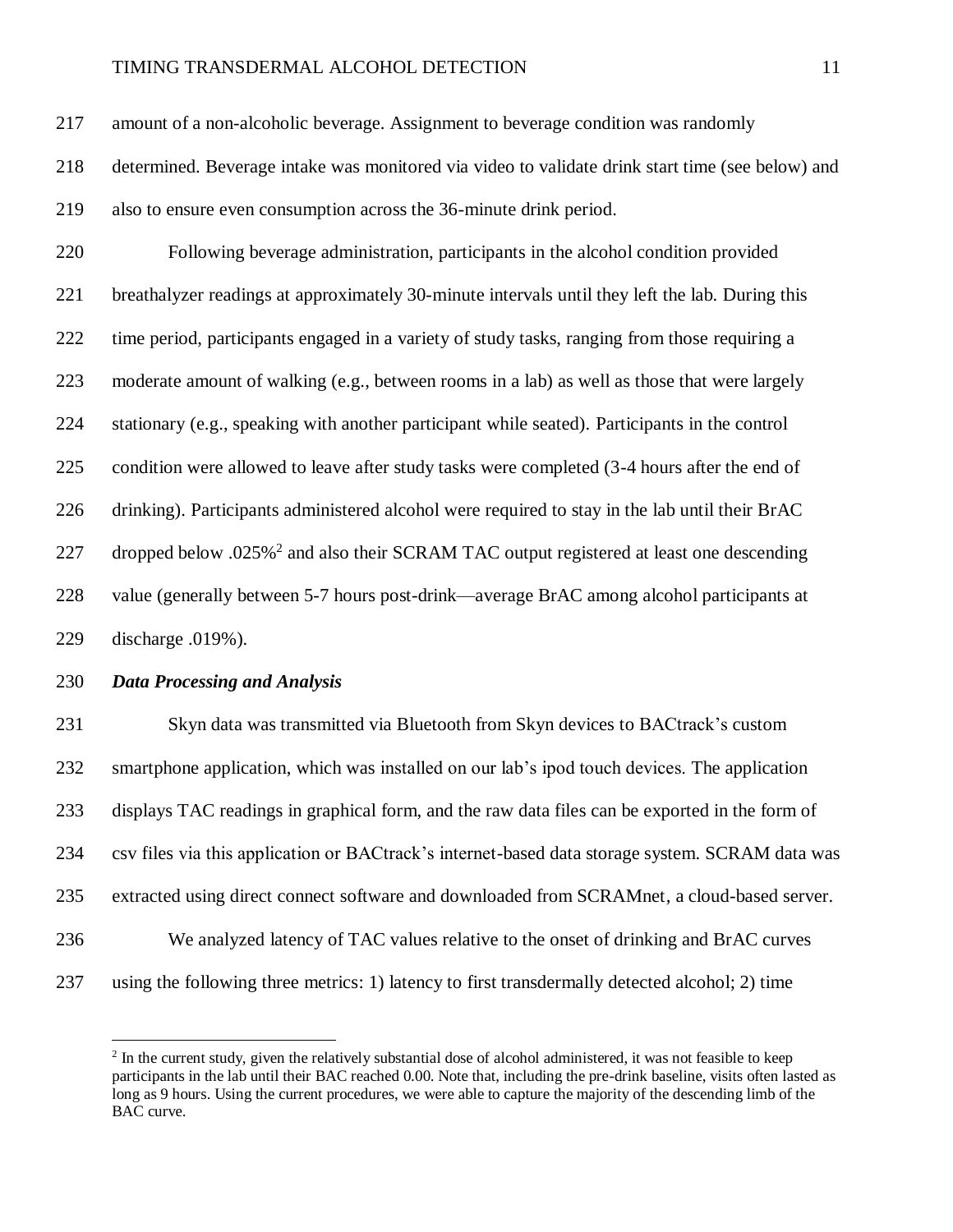elapsed between peak BrAC and peak TAC; and 3) latency to maximal cross-correlation across TAC and BrAC curves. As an examination of these latency metrics among control participants would not have been meaningful and, in some cases, would have been impossible (e.g., latency to peak BrAC where BrAC values consist of all 0s), only participants assigned to the alcohol condition were included in latency analyses. Note that data produced by SCRAM is standardized such that it includes a natural zero starting value. In contrast, data produced by the Skyn prototypes used in this study featured no standardized zero point, with baseline values varying across Skyn files. With respect to time to first transdermally detected alcohol, for SCRAM TAC, this was operationalized as the time elapsed from the very beginning of the participant drink 247 period to time of first non-zero SCRAM reading.<sup>3</sup> For Skyn TAC (files with no natural zero point—see above), latency to first transdermally detected alcohol was operationalized via a function that systematically tests each point in a series and automatically detects points of change in the trend using a formula that minimizes the sum of the residual error and applies a penalty for each change (MATLAB changepoint function; Killick, Fearnhead, & Eckley, 2012). Finally, with respect to cross-correlations, these analyses were conducted at the level of the participant and specifically targeted those assigned to receive alcohol (see below). In particular, cross- correlation coefficients indexed the correlation between an individual's BrAC with that individual's TAC (either Skyn or SCRAM) at various lag times (or latencies) over the course of 256 the session.<sup>4</sup> Since the sampling intervals for BrAC and SCRAM TAC were relatively sparse

 $\overline{a}$ 

<sup>&</sup>lt;sup>3</sup> Note Alcohol Monitoring Systems (AMS) itself uses a much higher threshold (at least .02% TAC) when processing SCRAM data files in order to identify alcohol episodes. This relatively high TAC threshold is adopted in order to reduce the risk for false positives, which were not a concern in the current study.

<sup>4</sup> Cross-correlation is a metric for assessing the similarity of two time series as a function of the level of displacement between the series. A cross-correlation analysis will produce the value of the correlation of two time series across multiple different "lags" or displacement levels—e.g., Skyn value at time t with BrAC at t-1, Skyn value at time t with BrAC at t+1, contemporaneous Skyn and BrAC, etc. The maximal cross-correlation—or the time lag at which the correlation between the two time series is at its peak—can be used to assess the level of displacement between the two time series.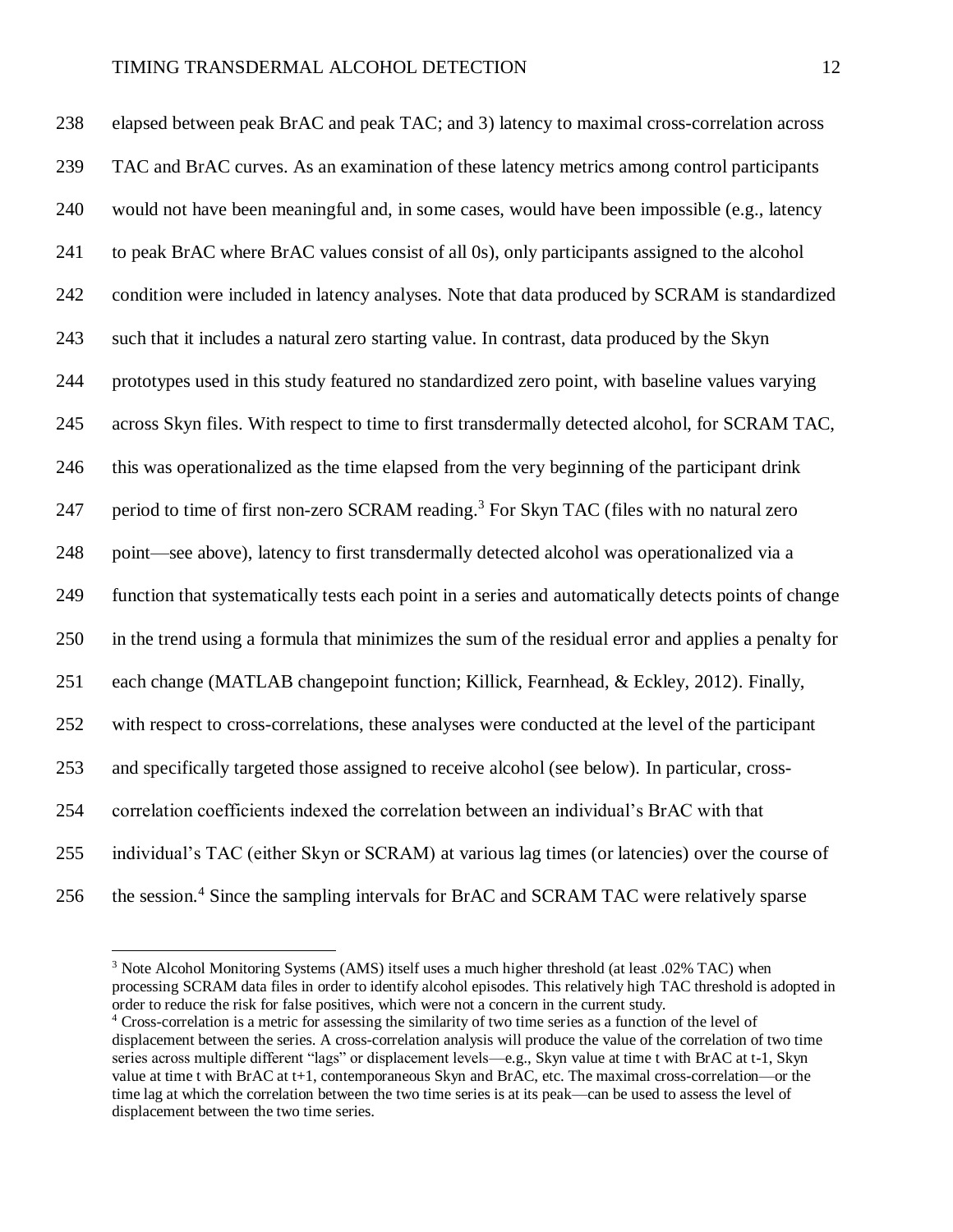(~30 minutes) when compared with Skyn (1 minute), BrAC and SCRAM data was interpolated from sampled values such that a file with minute-level estimates of BrAC, SCRAM TAC, and Skyn TAC was produced for each participant spanning the time period from the beginning of the 260 drink period to last BrAC reading (Fritsch & Carlson, 1980; Sidek & Khalil, 2013). Cross- correlation analysis was applied to each participant file and the lag time that maximized the value of the cross-correlation function between BrAC and TAC (both Skyn and SCRAM) was recorded for each participant (Gottman, 1981). Paired t-tests were used to compare lag times for Skyn TAC and SCRAM TAC.

 The association between BrAC and transdermally detected alcohol was assessed using the following three metrics: 1) Correlation in peak BrAC and TAC values across participants; 2) Correlation in area under the curve for BrAC and TAC across participants; 3) Maximal value of cross-correlation between BrAC and TAC for each participant. For the purposes of calculating peak and area under the curve values, Skyn data was centered and standardized by subtracting the start value (reading taken at the initiation of the drink period) from all subsequent readings. All participants (alcohol and control) were included in the analysis of peak values and area under the curve—which examine variation between participants—whereas only participants in the alcohol condition were included in cross-correlation analyses—which examine variation within participants over time, and so variability at the within-subject level is required. Area under the curve for BrAC, Skyn, and SCRAM data was calculated by summing all data points from the beginning of the drink period to the last moment that a BrAC reading was taken. Pearson correlation coefficients were used to examine associations between peak values and area under the curve for BrAC and TAC. Maximum cross-correlations between BrAC data and TAC (see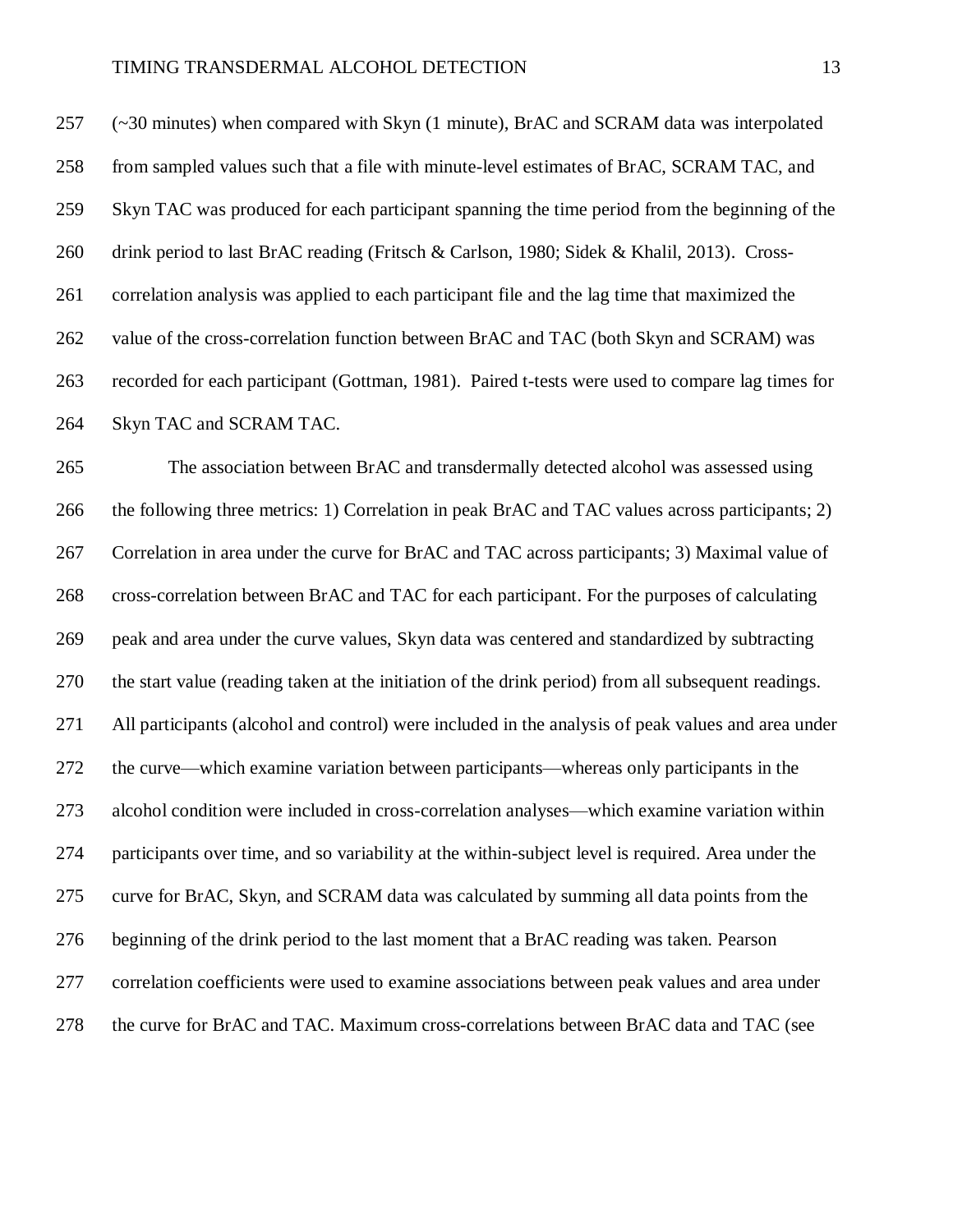above) were calculated for each participant and then Skyn and SCRAM correlations for each participant were compared using paired t-tests.

# 281 Results

 *Descriptive and Device Statistics*: Among those assigned to receive alcohol, average peak BrAC was .08% (*SD*=.01; *Range* .06-.12). Five different Skyn prototype devices and 13 SCRAM ankle monitors were used for this research. The five Skyn devices employed included 3 older generation prototype devices (manufactured in 2016) and 2 newer generation prototype devices with improved Bluetooth connectivity and other additional features (manufactured in 2018). Among alcohol participants, over the course of the entire lab session, the average number of BrAC readings collected per participant was 11 (*SD*=1.6), the average number of SCRAM TAC readings was also 11 (*SD*=1.4), and the average number of Skyn TAC readings was 309 (*SD*=44.3).

 In Figure 2, we provide visualizations of data from all alcohol (P1-P25) and control participants (P26-30) during the laboratory session. In line with data produced in prior studies, visual inspection of these data suggests that there exists variability in both Skyn and SCRAM measured TAC that appears to be unconnected with alcohol consumption. Nonetheless, among participants assigned to receive alcohol, TAC broadly mirrors the characteristic BAC curve, ascending with alcohol ingestion and then descending with the passage of time following ingestion.

 *Device Failure Rate*: Note that Skyn devices used in this study were prototypes, and rates of failure of both the devices and the accompanying smartphone application were relatively high. A total of 9 Skyn files were either incomplete, blank, or unusable due to device failure (3 files were completely blank for unknown reasons, 3 files consisted of an entirely flat line with no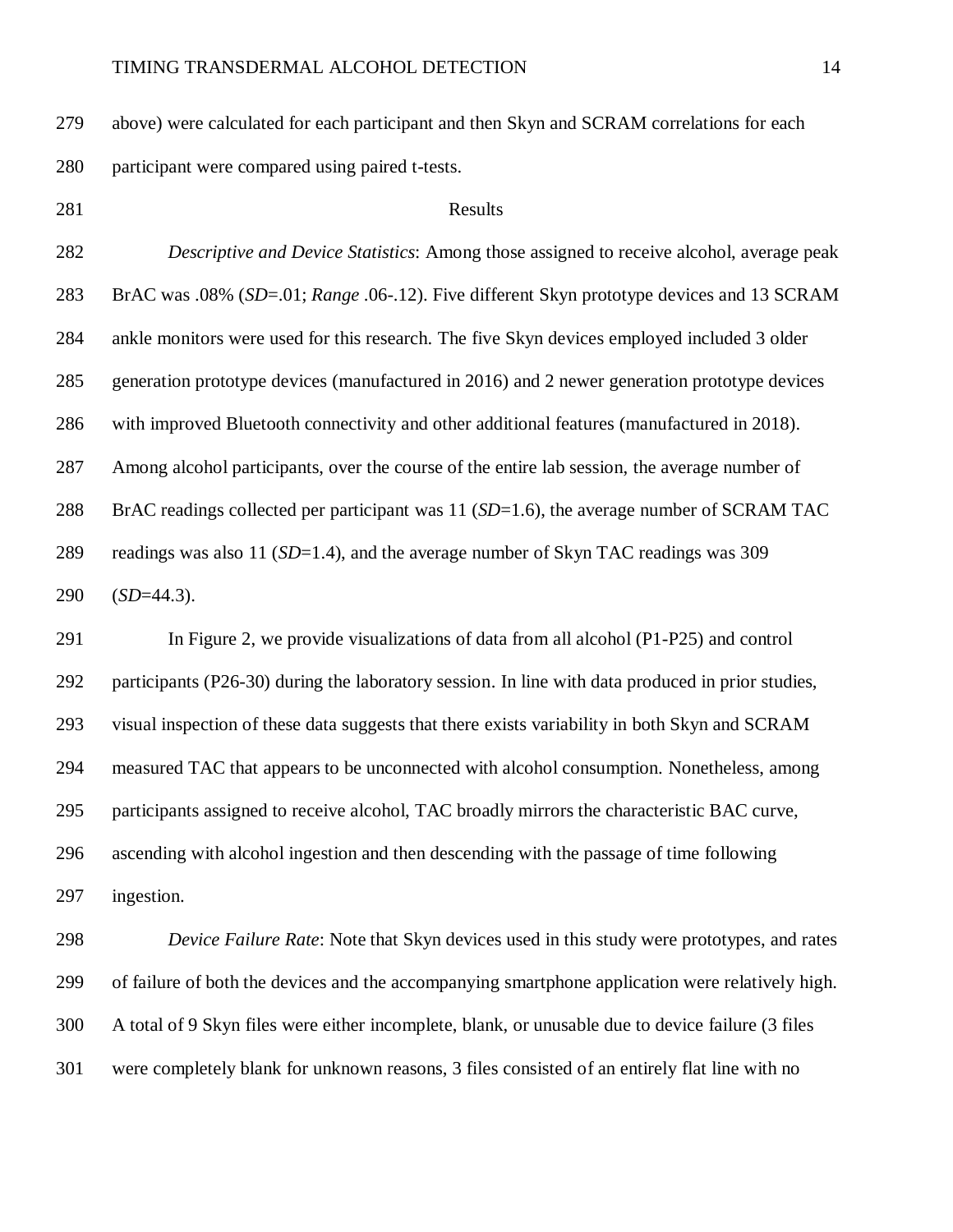| 302 | oscillation, and 3 files were blank or severely truncated due to battery failure). An additional 10       |
|-----|-----------------------------------------------------------------------------------------------------------|
| 303 | Skyn files were lost during the initial stages of this project as our team learned to work with           |
| 304 | these delicate prototypes. <sup>5</sup> In contrast, SCRAM devices, which are not in the prototype phase, |
| 305 | produced only one unusable (flat line) file within the conduct of this research. In sum, failure          |
| 306 | rates for Skyn prototypes ranged from 18%-38% (depending on metric), whereas the failure rate             |
| 307 | for SCRAM was 2%. Data presented below reflects that derived from our final sample of                     |
| 308 | participants—individuals for whom we were able to obtain BrAC, SCRAM, and also Skyn data                  |
| 309 | (see methods section).                                                                                    |
| 310 | TAC Latency: With respect to latency to first detected alcohol, both Skyn TAC and                         |
| 311 | SCRAM TAC appeared to perform relatively well, detecting alcohol within 30 minutes of the                 |
| 312 | initiation of the drink period. Time to first detected alcohol via Skyn was 22.08 (SD=12.38)              |
| 313 | minutes <sup>6</sup> and was very similar for SCRAM at $22.52$ (SD=13.03) minutes. The difference between |
| 314 | these values was non-significant, $t(24)=14$ , $p=.891$ . See also Table 2.                               |
| 315 | BrAC readings reached their peak an average of $77.28$ ( $SD=30.34$ ) minutes after the start             |
| 316 | of drinking. Skyn TAC readings peaked an average of $131.52$ ( $SD=32.90$ ) minutes after the start       |
| 317 | of drinking (54 minutes after peak BrAC), and SCRAM TAC readings peaked an average of                     |
| 318 | 197.20 (SD=42.60) minutes after the start of drinking (120 minutes after peak BrAC). The                  |

 $\overline{a}$ 

<sup>&</sup>lt;sup>5</sup> The Bluetooth connection feature of the Skyn devices naturally disconnected from the accompanying smartphone application throughout the visit as participants moved from room to room. In order to reconnect and generate a datafile for some of these Skyn prototypes, it was necessary to first close and then re-open the accompanying smartphone application and also disconnect/reconnect the device from Bluetooth—a quirk we discovered only with trial and error after experiencing some data loss.

<sup>&</sup>lt;sup>6</sup> In addition to the MATLAB changepoint function, we also attempted this analysis using one additional operationalization—defining time to first detected alcohol as 10 consecutive Skyn readings above the initial baseline value. Using this alternative operationalization, the average time to first detected alcohol via Skyn was 17.72 minutes (SD=11.51). However, given that the choice of "10 values" was somewhat arbitrary, we present the automated MATLAB approach (above) for the purposes of final analyses.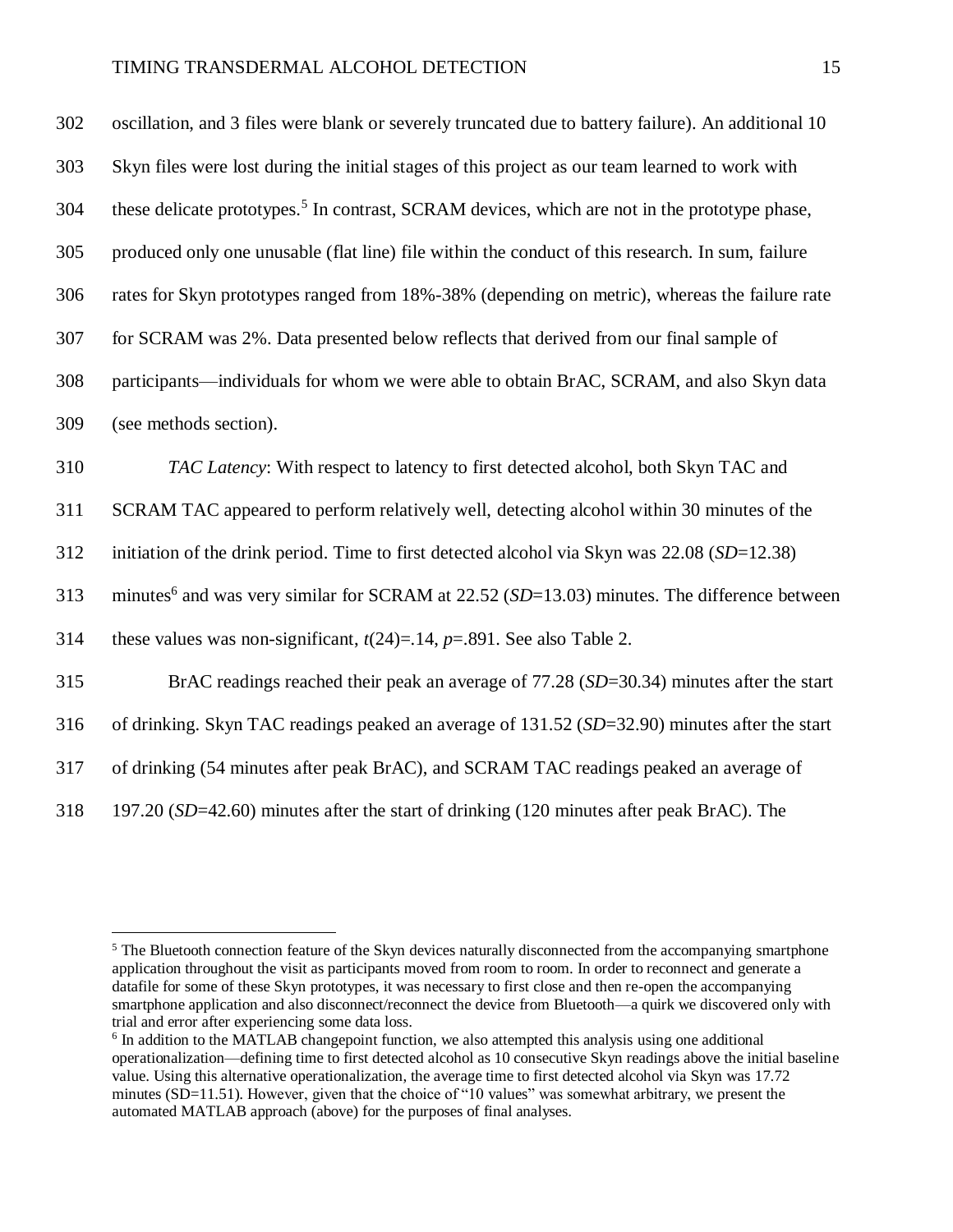| 319 | difference in lag time between peak Skyn TAC and peak SCRAM TAC emerged as highly  |
|-----|------------------------------------------------------------------------------------|
| 320 | significant: $M_{diff}$ =65.68 minutes (SD=51.27), $t(24)$ =6.41, $p<0.01$ .       |
| 321 | Finally, when cross-correlation coefficients were examined, the average latency of |

 maximal cross-correlation between BrAC and Skyn TAC was 23.88 (*SD*=26.11) minutes. The average latency of maximal cross-correlation between BrAC and SCRAM TAC was 68.56 (*SD*=36.83) minutes. The difference in lag time between peak Skyn TAC and peak SCRAM 325 TAC emerged as highly significant:  $M_{\text{diff}}$ =44.68 minutes (*SD*=43.09),  $t(24)$ =5.18,  $p<0.001$ . Note that these values reflect the average lag time across all portions of the BAC curve measured in the current research—representing the majority, although not the entirety, of BAC/TAC curves (see methods). See Table 3 for cross-correlation lag times presented at the level of the device. *TAC-BrAC Associations*: Here we provide preliminary information concerning the association between BrAC, Skyn TAC and SCRAM TAC when dosing range in the alcohol condition is highly restricted (see above). Across all 30 participants, there was a strong and significant positive correlation between peak BrAC and peak Skyn TAC values, *r*=.77, *n*=30, *p*<.001. There was also a strong significant correlation between peak BrAC and peak SCRAM TAC, *r*=.56, *n*=30, *p*=.001. Participants who reached a higher peak BrAC also had higher peak TAC values, as measured using Skyn and also SCRAM. Concerning area under the curve, there was a strong and significant positive correlation for BrAC and Skyn TAC, *r*=.79, *n*=30, *p*<.001, as well as for BrAC and SCRAM TAC, *r*=.60, *n*=30, *p*<.001. Finally, in cross-correlation analyses examining within-participant change over time among alcohol participants examined as time series (see above), the average maximal cross-correlation between BrAC and Skyn TAC

was .60 (*SD*=.15). The average maximal cross-correlation between BrAC and SCRAM TAC was

.51 (*SD*=.12). The difference between these correlations emerged as statistically significant: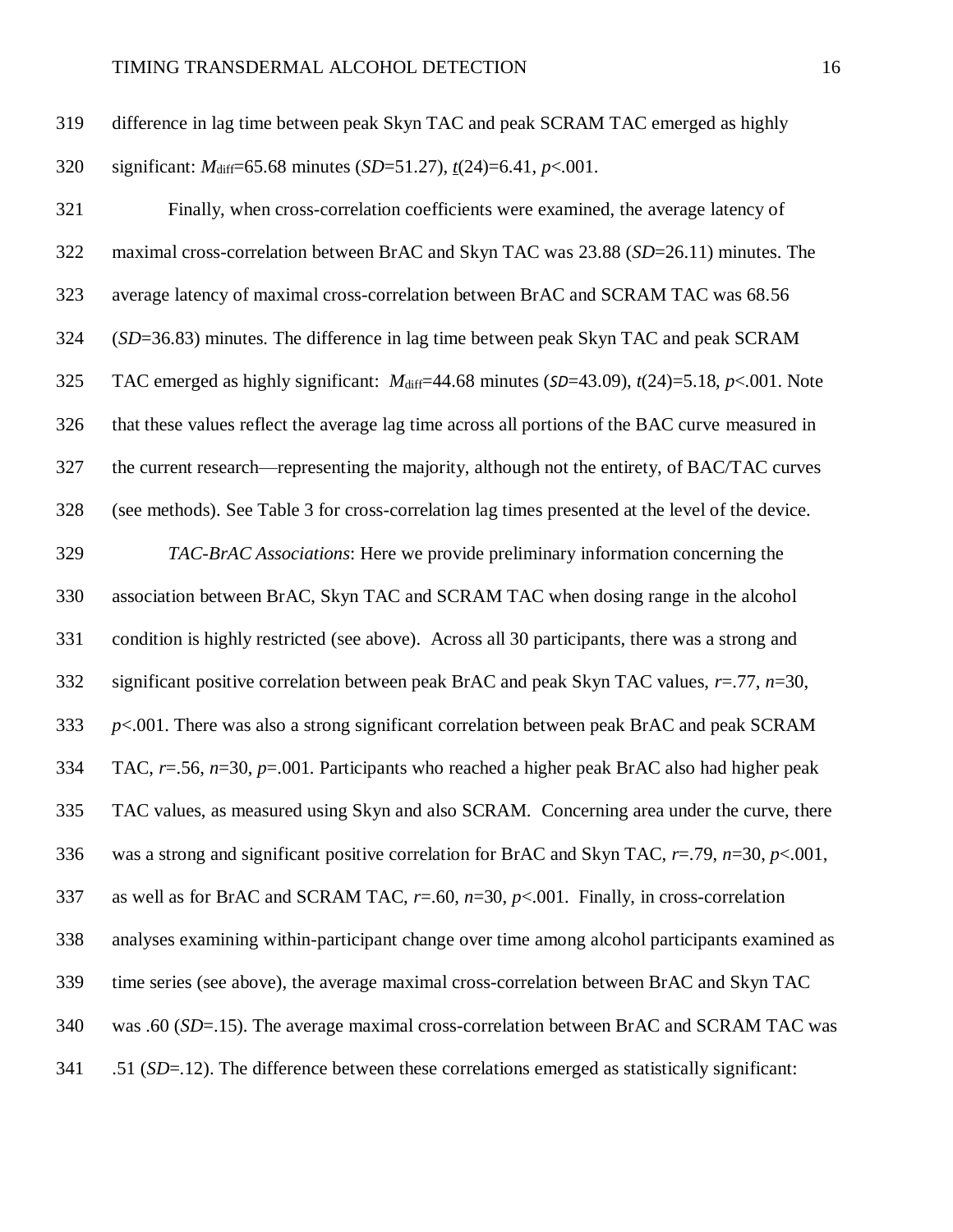| $M_{\text{diff}}$ =.09 (SD=.20), $t(24)$ =2.38, $p$ =.026, with cross-correlations being higher for Skyn vs. |
|--------------------------------------------------------------------------------------------------------------|
| SCRAM. Note that results of analyses examining area under the curve and also cross-                          |
| correlations (although not peak values) should be interpreted with incomplete TAC/BAC                        |
| trajectories and also differential lag times for Skyn vs. SCRAM in mind. See Table 3 for cross-              |
| correlations at the level of the device.                                                                     |
| Discussion                                                                                                   |
| Transdermal alcohol sensors represent a promising method for continuous, unobtrusive                         |
| measurement of alcohol consumption. But the measurement of alcohol consumption                               |
| transdermally has been associated with significant challenges, including those associated with               |
| devices themselves as well as the delay in data produced by these devices. The current research              |
| represents the first systematic examination of data produced via a new generation transdermal                |
| device that features a compact, wrist-worn design, relatively rapid TAC sampling, and                        |
| smartphone connectivity. Specifically, using data derived from a controlled dosing context and               |
| varied metrics for capturing TAC latency, we examined lag times between ingested alcohol and                 |
| transdermally detected alcohol among participants wearing both the SCRAM ankle monitor and                   |
| a prototype of the newer wrist-worn Skyn device. Both Skyn and SCRAM showed initial                          |
| temporal sensitivity to ingestion of a moderate dose of alcohol, detecting alcohol within 30                 |
| minutes of first consumption. As time progressed across the drinking episode, the wrist-worn                 |
| Skyn device emerged as generally faster in its response to alcohol ingestion compared with the               |
| ankle-worn SCRAM. Specifically, TAC measured using Skyn reached its peak over an hour                        |
| prior to TAC measured using SCRAM (54 minutes after peak BrAC for Skyn vs. 120 minutes                       |
| after peak BrAC for SCRAM). On average, when all measured portions of the BAC curve were                     |
| considered via time-series models, Skyn lagged behind BrAC by approximately 24 minutes,                      |
|                                                                                                              |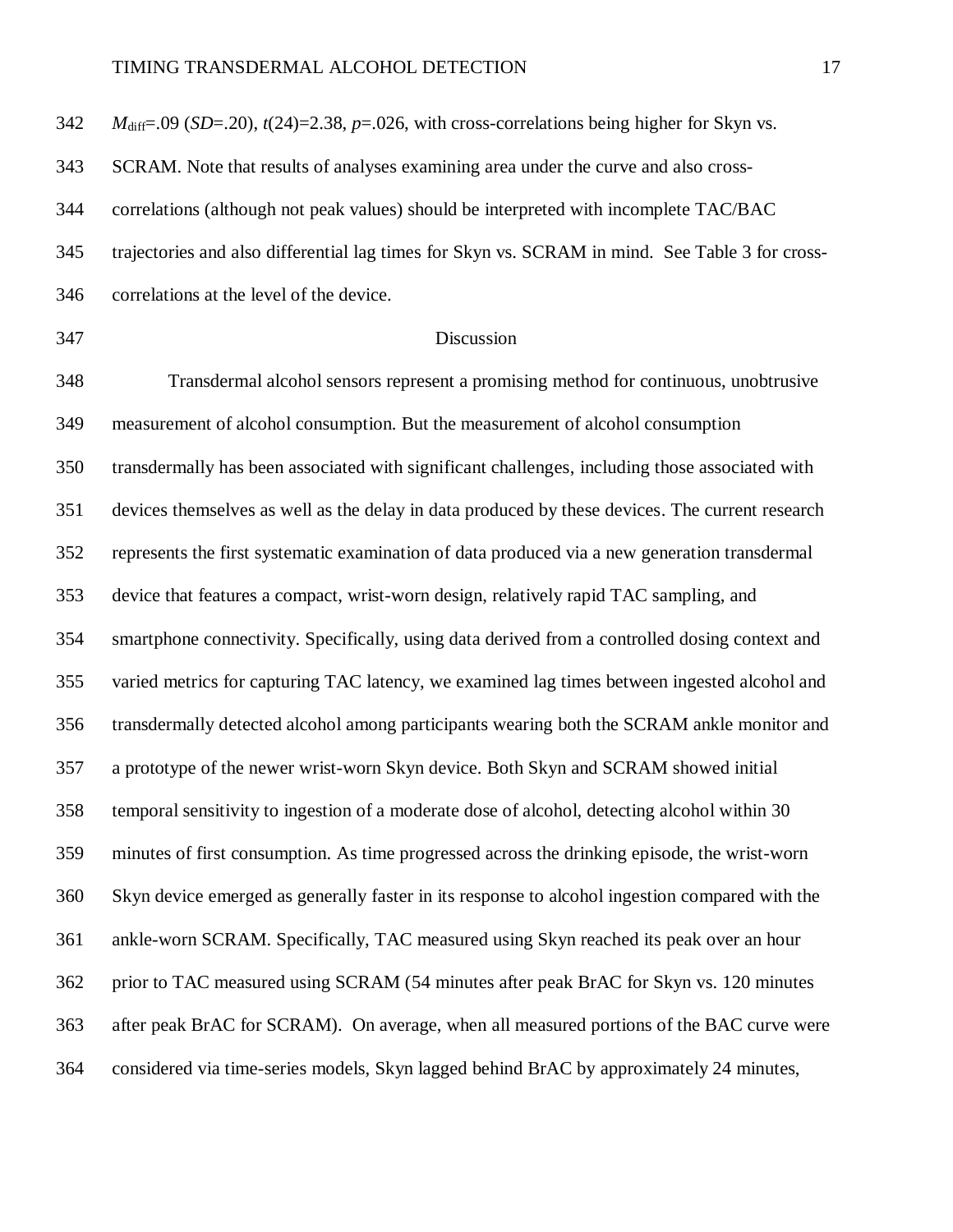whereas the average lag between BAC and SCRAM was significantly longer at 69 minutes. In other words, in time-series models, the lag time between Skyn and SCRAM emerged as nearly double the duration of lag time between Skyn and actual BrAC. Finally, this study also provides some information on the validity of the wrist-worn prototype in terms of dose-response— although associations captured within this study should be considered preliminary (likely dampened) due to the restricted dosing range as well as the slightly truncated TAC/BAC trajectories captured in our lab session. Note that Skyn devices used in this study were prototypes, and data captured with both Skyn and SCRAM devices demonstrated variability in TAC that appeared to be unrelated to BrAC. Nonetheless, correlations between Skyn TAC and BrAC captured within this study were large in magnitude and tended to exceed correlations between BrAC and SCRAM TAC.

 The lag time between ingested alcohol and transdermally detected alcohol is typically estimated as being at least 1 hour in duration (Leffingwell et al., 2013), with some studies estimating this delay as lasting up to 4 hours (Marques & McKnight, 2009). Note that these lengthier delay estimates have been derived from studies employing the SCRAM ankle monitor, and have further not typically examined lag times at points on the BAC curve beyond peak values (Marques & McKnight, 2009; Sakai et al., 2006; Fairbairn & Kang, in press; See Table 1 for a review). The prolonged nature of such delays might preclude certain real-world applications of transdermal alcohol sensors—e.g., a drinker wishing to assess his/her safety for operating a motor vehicle. As with past research, data from the current study continued to provide evidence for a delay in the transdermal detection of alcohol when compared with BrAC. However, here, when examined across the entire sampling interval investigated in this research—which encompassed the majority (although not the entirety) of the BAC curve—the average lag time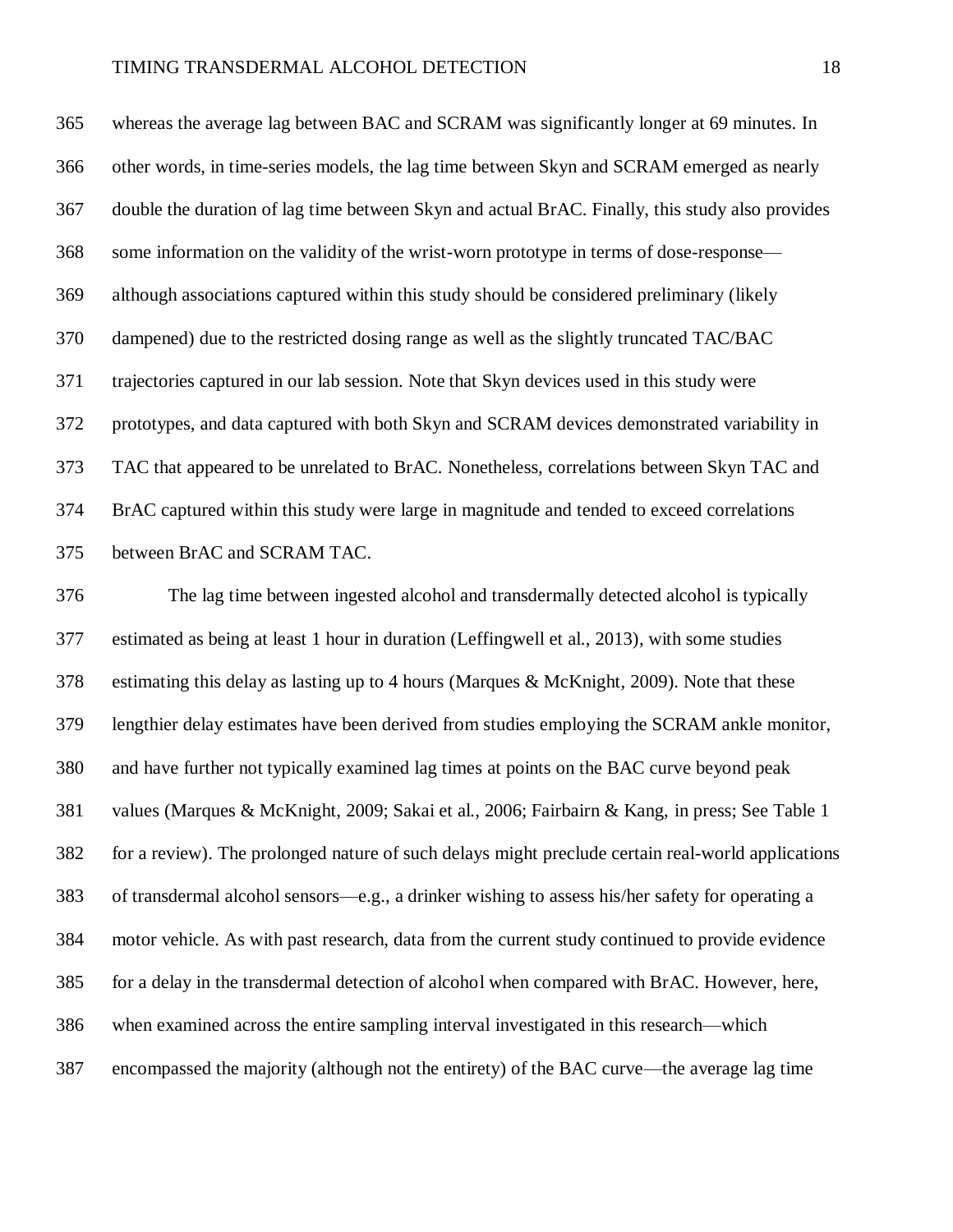between Skyn-estimated TAC and BrAC was less than 30 minutes, significantly smaller than that estimated via SCRAM. In the future, applications of advanced machine learning algorithms— with the ability to predict future values based on sequences of current values—might ultimately be applied to TAC data to further reduce the extent of this lag (Mandic & Chambers, 2001). In addition to its implications for the understanding of lag times between BAC and TAC, this research also contributes to the literature by providing preliminary information on the validity of a relatively compact, wrist-worn sensor. To date, a barrier to the widespread implementation of transdermal biosensors has been the relatively large/bulky nature of extant transdermal devices. At the present time, the SCRAM ankle monitor is the only readily available transdermal sensor. SCRAM, and similar devices, will likely continue to have an important place in assessing drinking among criminal-justice involved populations and for some research and clinical applications, and, at the current time, SCRAM remains the most reliable available transdermal sensor. However, the relatively bulky design and ankle positioning of this device limit its usefulness outside of specific clinical, criminal justice, and research applications and preclude its implementation among broad populations of drinkers interested in tracking their health behaviors. Thus, although approximately half of the world's population drinks alcohol (WHO, 2014), with 27% of US adults reporting at least one episode of binge drinking in the past month (SAMHSA, 2015), only a subsample of these individuals are served by current transdermal technology. Note that the current study examined TAC data in response to a fixed dose of alcohol, restricting the range of BACs and so likely leading to attenuated estimates of the associations between TAC and BAC. Nonetheless, despite the fixed dosing procedures, associations between Skyn TAC and BAC emerged as strong. Thus, by providing initial data for the validity of a compact, wrist-worn sensor, the current study takes an important first step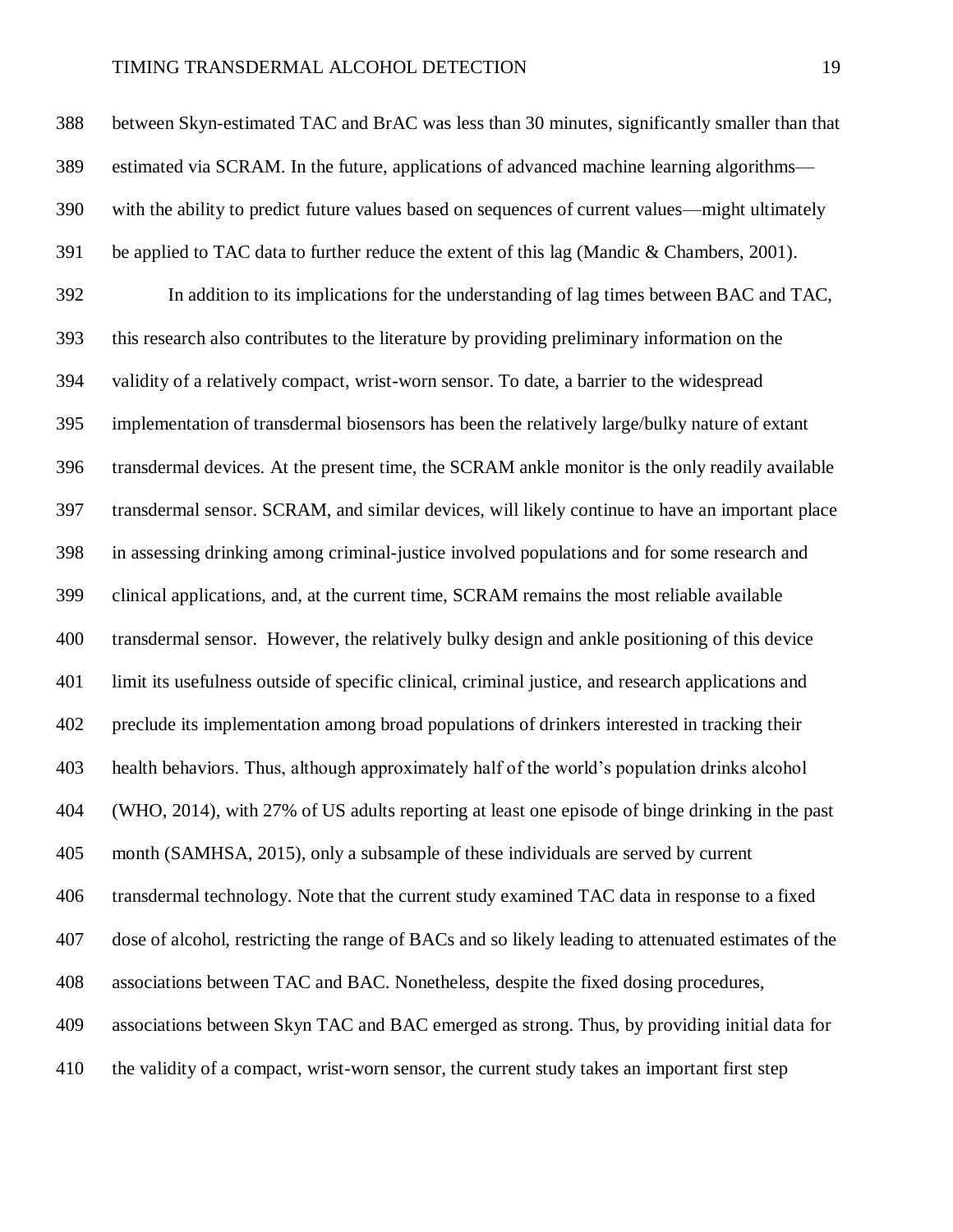towards providing an attractive, wearable device for everyday drinkers seeking to monitor their alcohol consumption.

 Although the current project represents an important first step to addressing specific challenges associated with the transdermal detection of alcohol, many other key challenges lie ahead before these devices are ready for real-world implementation. As noted above, similar to data produced by prior studies (Leffingwell et al., 2013), data from the current study indicate that the BAC-TAC correlation is strong, but yet this correlation is not a perfect one and so some portion of the variation in TAC remains as yet unexplained. As it pertains to Skyn data, some of this unexplained variability is likely attributable to the fact that the devices used in this study were hand-assembled prototypes, and so this variability may diminish with device development as prototypes improve and machine-made devices become available. It is also possible that some of this unexplained variability may simply be a characteristic intrinsic to transdermal alcohol measurement. Note that current Skyn prototypes collect data on not only TAC, but also include temperature and accelerometer gauges—measures that may account for some portion of the variability in the BAC-TAC relationship—and algorithms that incorporate information from all of these gauges simultaneously may ultimately be able to provide a closer approximation of exact BAC values. Further, the relationship between TAC and BAC is believed to vary depending on both individual-level factors (e.g., the thickness of an individual's skin) as well as situation-level factors (e.g., degree of ambient humidity). Note that it is possible that the extent of variation in the BAC-TAC relationship has been over-estimated due to a tendency of prior studies to rely on data from the SCRAM monitor, the ankle positioning of which might lead to increased variation in the distance between sensor and skin (e.g., sliding from sitting snug against the calf to hanging loosely around the ankle bone as participants walk)—a factor that has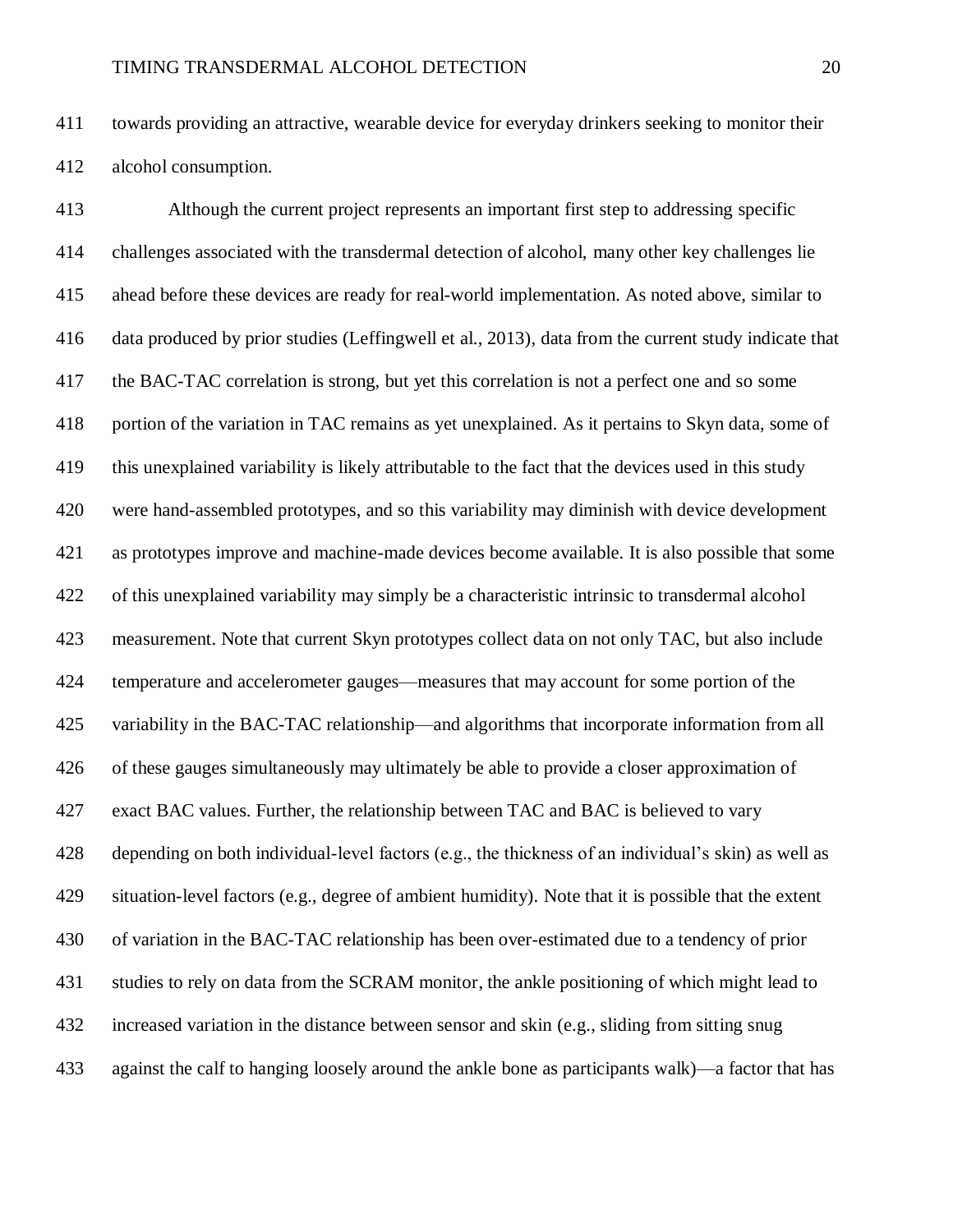434 been theorized to have an important impact on the BAC-TAC relationship (see Anderson & Hlastala, 2006). Nonetheless, it will be critical to conduct research examining large and diverse samples of participants, in addition to extensive research in real-world contexts featuring fluctuation in ambient conditions, in order to further disentangle the relationship between TAC and BAC. These future studies will also need to address the issue of potential "false positive" TAC values produced by environmental alcohol, considering sensitivity and specificity as well as the reliability of the Skyn over time and across devices. Relatedly, data from the current Skyn prototype represents a raw value reflecting electrical current detected at the transdermal sensor and has not been standardized to include a meaningful zero metric or reflect a scale comparable to BAC. Thus, in the current study, we examine correlations between Skyn TAC and BAC, rather than estimating the accuracy of measurements produced from the Skyn device. Skyn data in the current study was standardized for each individual/device combination by subtracting out the baseline value. Translating Skyn data into estimates along a standardized metric—and accounting for factors that might lead to differential baseline values across different device/individual combinations—is a task for future research. Although the current study does suggest that the lag time between BAC and TAC

 diminishes when TAC is measured using Skyn, the question of mechanism is unaddressed. The extent to which this effect is explained by characteristics of the device (e.g., method of measurement, sampling interval) or by the body positioning of the device (e.g., relative distribution of sweat glands, permeability of skin) is left for future research to explore. It's also worth noting that the hand-assembled Skyn prototypes employed in this study yielded a relatively high failure rate (18%-38% vs. 2% for SCRAM). More durable and reliable prototypes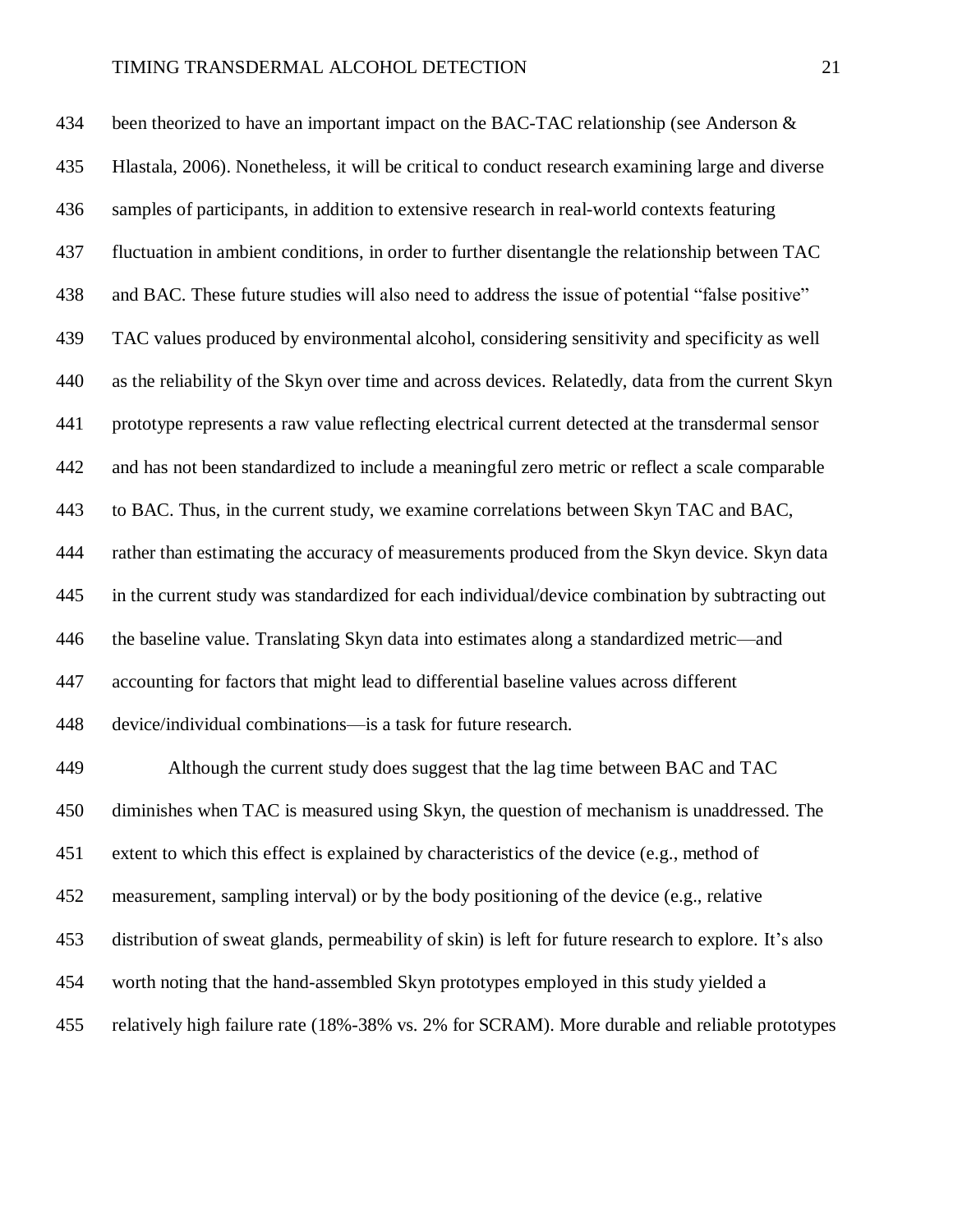will likely be required before extensive field testing is feasible. Thus, at the current time,

SCRAM is still the most reliable transdermal alcohol sensor.

 Finally, note that participants in the current study left the laboratory once their BrAC had descended below .025% and their TAC had also begun to descend (see methods). Thus, although these methods did capture the majority of BAC and TAC curves for participants enrolled, these curves were not complete. Thus, analyses presented here that might be impacted by such incomplete curves—area under the curve calculations and also cross correlation analyses— should be interpreted with these truncated curves in mind. Future research should examine complete TAC/BAC curves when feasible. *Conclusion* A wearable alcohol biosensor has the potential to fill a tremendous public health gap. The path towards developing such a biosensor has been lengthy and involved formidable challenges. Recent devices have been developed that leverage advances in miniaturization and electronics, and rigorous research of such devices, employing multiple methods and large human samples, offer the possibility of at last producing a viable alcohol biosensor and, importantly, clarifying its potential place in the arsenal of techniques aimed at better researching, preventing, and treating alcohol use disorders.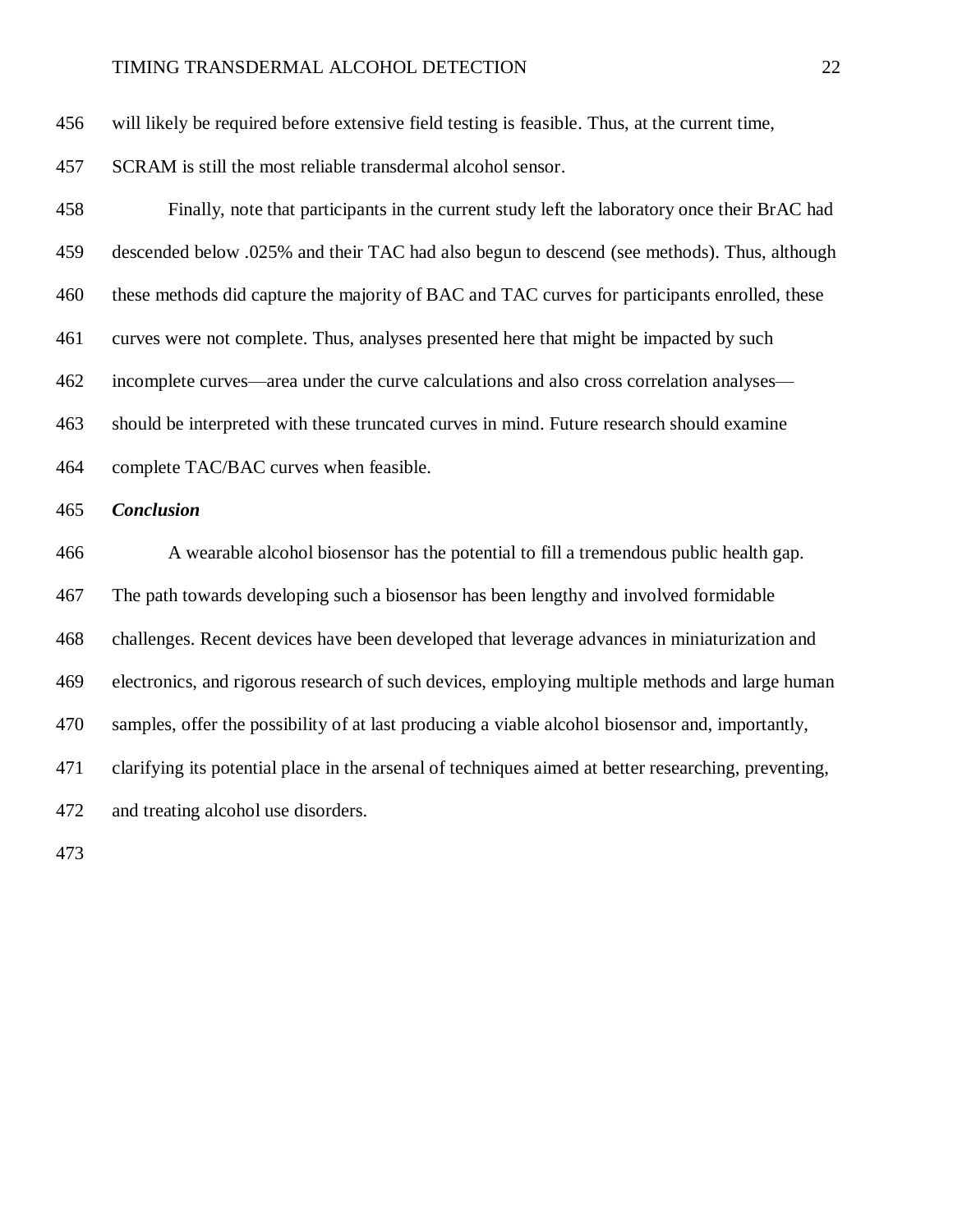| 474<br>475 | References                                                                                           |
|------------|------------------------------------------------------------------------------------------------------|
| 476<br>477 | Anderson, J. C., & Hlastala, M. P. (2006). The kinetics of transdermal ethanol exchange. Journal     |
| 478        | of Applied Physiology, 100(2), 649–655.                                                              |
| 479        | Barnett, N. P. (2015). Alcohol sensors and their potential for improving clinical care. Addiction,   |
| 480        | $110(1)$ , 1-3.                                                                                      |
| 481        | Barnett, N. P., Tidey, J., Murphy, J. G., Swift, R., & Colby, S. M. (2011). Contingency              |
| 482        | management for alcohol use reduction: A pilot study using a transdermal alcohol sensor.              |
| 483        | Drug and Alcohol Dependence, 118(2), 391-399.                                                        |
| 484        | Barnett, N. P., Wei, J., & Czachowski, C. (2009). Measured alcohol content in college party          |
| 485        | mixed drinks. Psychology of Addictive Behaviors, 23(1), 152-156.                                     |
| 486        | Bendtsen, P., Hultberg, J., Carlsson, M., & Jones, A. W. (1999). Monitoring ethanol exposure in      |
| 487        | a clinical setting by analysis of blood, breath, saliva, and urine. Alcoholism: Clinical and         |
| 488        | Experimental Research, 23(9), 1446–1451.                                                             |
| 489        | Blincoe, L. J., Miller, T. R., Zaloshnja, E., & Lawrence, B. A. (2015). The Economic and             |
| 490        | Societal Impact of Motor Vehicle Crashes, 2010.(Revised)(Report No. DOT HS 812                       |
| 491        | 013). Washington, DC: National Highway Traffic Safety Administration.                                |
| 492        | Curtin, J. J., & Fairchild, B. A. (2003). Alcohol and cognitive control: Implications for regulation |
| 493        | of behavior during response conflict. Journal of Abnormal Psychology, 112(3), 424–556.               |
| 494        | Davidson, D., Camara, P., & Swift, R. (1997). Behavioral effects and pharmacokinetics of low-        |
| 495        | dose intravenous alcohol in humans. Alcoholism: Clinical and Experimental Research,                  |
| 496        | 21(7), 1294-1299.                                                                                    |
| 497        | Davis, C. G., Thake, J., & Vilhena, N. (2010). Social desirability biases in self-reported alcohol   |
| 498        | consumption and harms. Addictive Behaviors, 35(4), 302-311.                                          |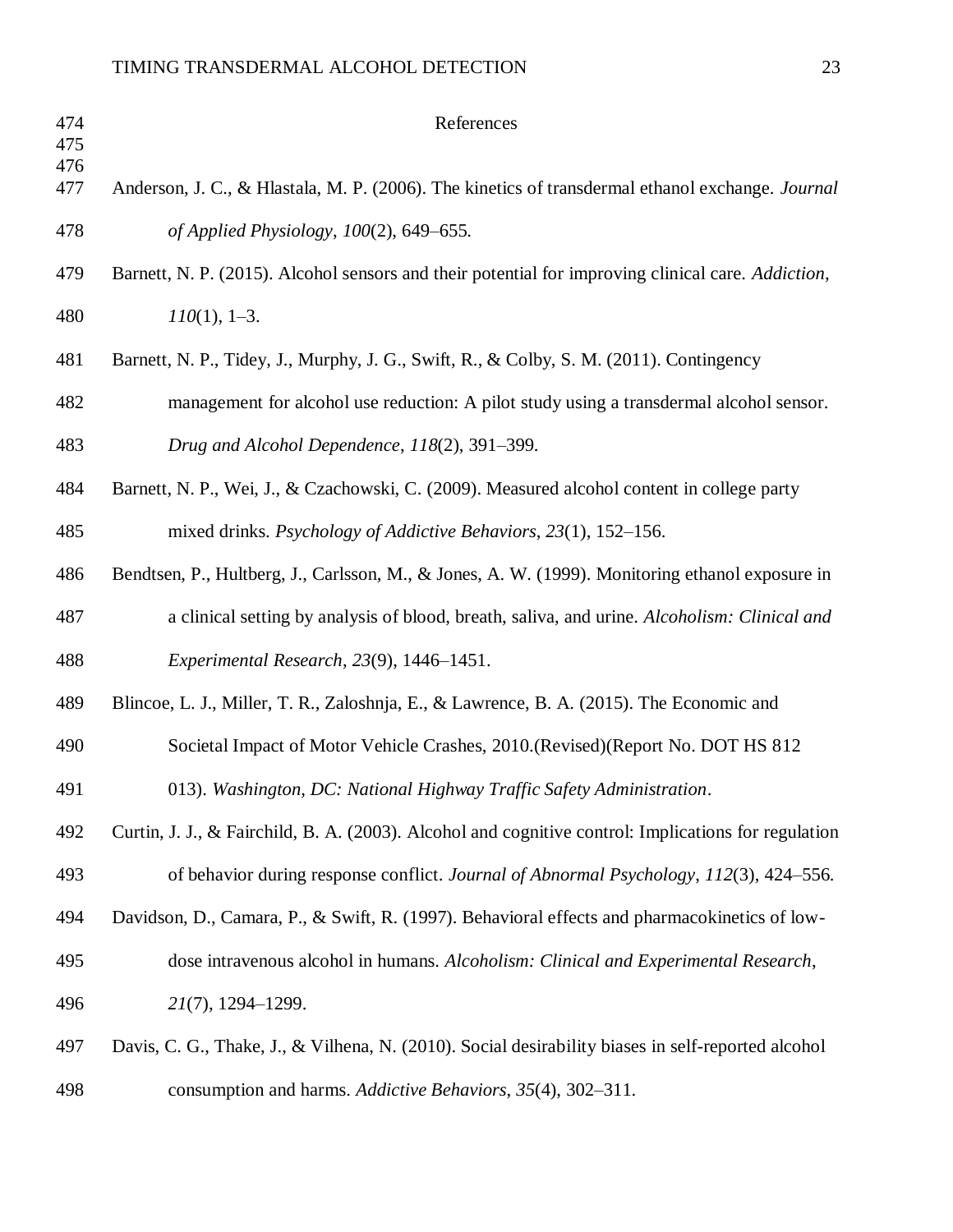- Dougherty, D. M., Charles, N. E., Acheson, A., John, S., Furr, R. M., & Hill-Kapturczak, N.
- (2012). Comparing the detection of transdermal and breath alcohol concentrations during
- periods of alcohol consumption ranging from moderate drinking to binge drinking.

*Experimental and Clinical Psychopharmacology*, *20*(5), 373–381.

- Fairbairn, C. E., Bresin, K. W., Kang, D., Rosen, I. G., Ariss, T., Luczak, S. E., … Eckland, N.
- S. (2018). A multimodal investigation of contextual effects on alcohol's emotional rewards. *Journal of Abnormal Psychology*, *127*(4), 359–373.
- https://doi.org/10.1037/abn0000346
- Fairbairn, C. E., & Kang, D. (in press). Transdermal alcohol monitors: Research, applications,
- and future directions. In D. Frings & I. Albery (Eds.), *The Handbook of Alcohol Use and Abuse*. Elsevier.
- Fairbairn, C. E., Rosen, I. G., Luczak, S. E., & Venerable, W. J. (in press). Estimating the
- quantity and time course of alcohol consumption from transdermal alcohol sensor data: A
- combined laboratory-ambulatory study. *Alcohol*.
- https://doi.org/10.1016/j.alcohol.2018.08.015
- Fairbairn, C. E., Sayette, M. A., Wright, A. G. C., Levine, J. M., Cohn, J. F., & Creswell, K. G.
- (2015). Extraversion and the rewarding effects of alcohol in a social context. *Journal of Abnormal Psychology*, *124*(3), 660–673. https://doi.org/10.1037/abn0000024
- Fritsch, F. N., & Carlson, R. E. (1980). Monotone piecewise cubic interpolation. *SIAM Journal on Numerical Analysis*, *17*(2), 238–246.
- George, W. H., Gournic, S. J., & McAfee, M. P. (1988). Perceptions of Postdrinking Female
- Sexuality: Effects of gender, beverage choice, and drink payment. *Journal of Applied*
- *Social Psychology*, *18*(15), 1295–1316.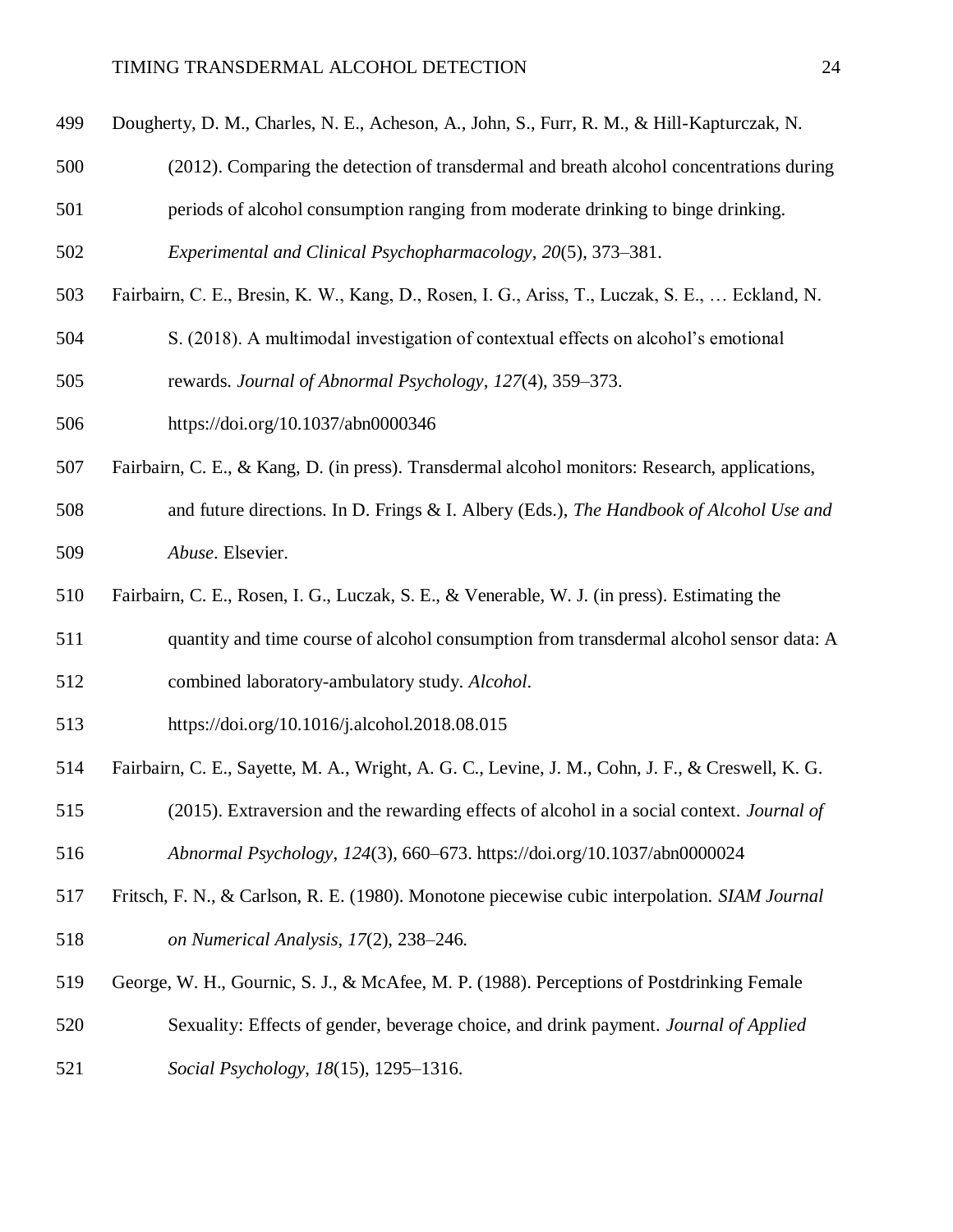| 522 | Giles, H. G., Meggiorini, S., Renaud, G. E., Thiessen, J. J., Vidins, E. I., Compton, K. V.,     |
|-----|--------------------------------------------------------------------------------------------------|
| 523 | Israel, Y. (1987). Ethanol vapor above skin: Determination by a gas sensor instrument            |
| 524 | and relationship with plasma concentration. Alcoholism: Clinical and Experimental                |
| 525 | Research, 11(3), 249-253.                                                                        |
| 526 | Gottman, J. M. (1981). Time-series analysis: A comprehensive introduction for social scientists. |
| 527 | Cambridge: Cambridge University Press.                                                           |
| 528 | Haynes, S. N., & Yoshioka, D. T. (2007). Clinical assessment applications of ambulatory          |
| 529 | biosensors. Psychological Assessment, 19(1), 44–57.                                              |
| 530 | Hill-Kapturczak, N., Lake, S. L., Roache, J. D., Cates, S. E., Liang, Y., & Dougherty, D. M.     |
| 531 | (2014). Do variable rates of alcohol drinking alter the ability to use transdermal alcohol       |
| 532 | monitors to estimate peak breath alcohol and total number of drinks? Alcoholism:                 |
| 533 | Clinical and Experimental Research, 38(10), 2517–2522.                                           |
| 534 | Hill-Kapturczak, N., Roache, J. D., Liang, Y., Karns, T. E., Cates, S. E., & Dougherty, D. M.    |
| 535 | (2015). Accounting for sex-related differences in the estimation of breath alcohol               |
| 536 | concentrations using transdermal alcohol monitoring. Psychopharmacology, 232(1), 115–            |
| 537 | 123.                                                                                             |
| 538 | Jones, A. W., & Andersson, L. (1996). Variability of the blood/breath alcohol ratio in drinking  |

drivers. *Journal of Forensic Science*, *41*(6), 916–921.

Jones, A. W., & Andersson, L. (2003). Comparison of ethanol concentrations in venous blood

- and end-expired breath during a controlled drinking study. *Forensic Science*
- *International*, *132*(1), 18–25.
- Kamei, T., Tsuda, T., Mibu, Y., Kitagawa, S., Wada, H., Naitoh, K., & Nakashima, K. (1998).
- Novel instrumentation for determination of ethanol concentrations in human perspiration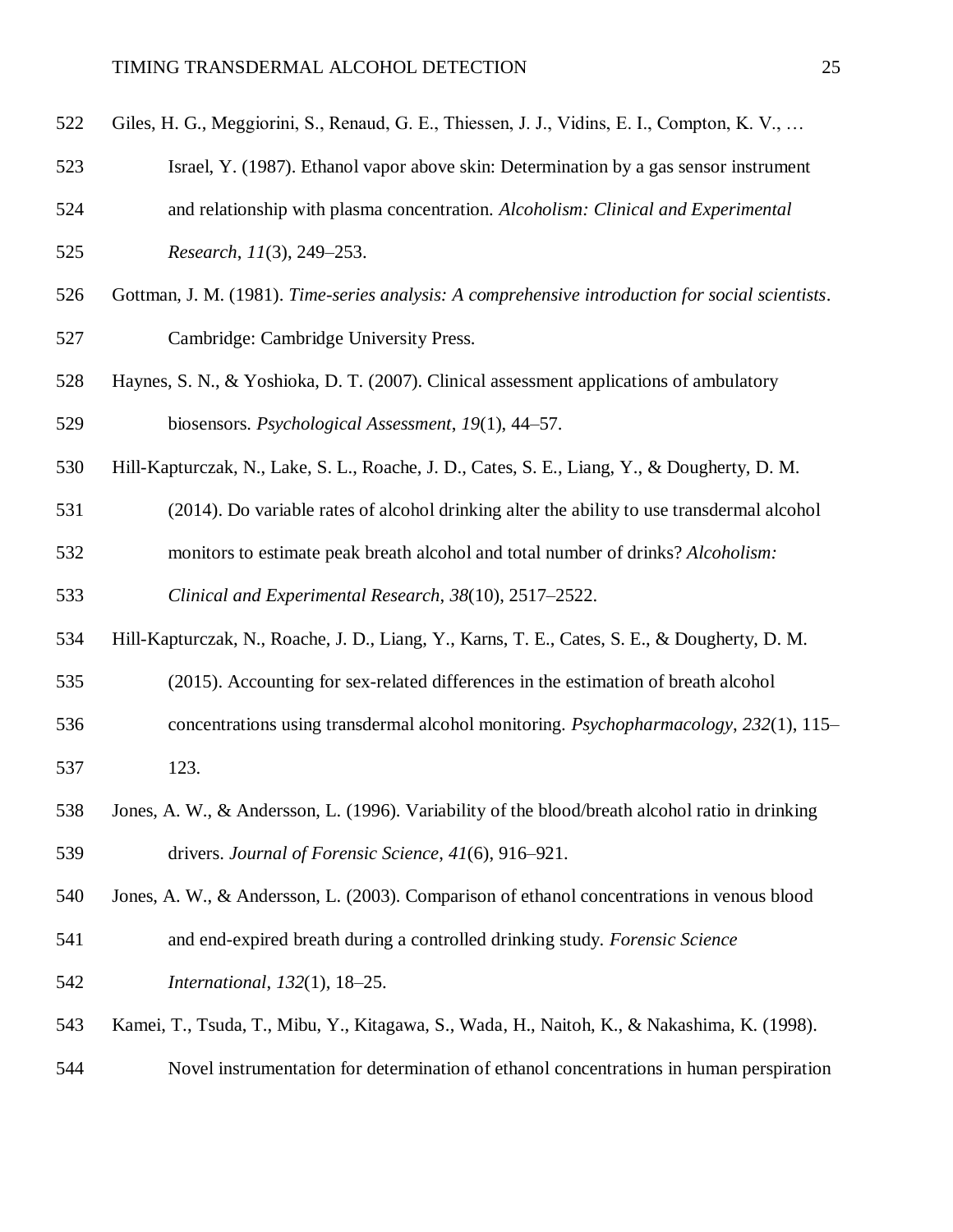- by gas chromatography and a good interrelationship between ethanol concentrations in sweat and blood. *Analytica Chimica Acta*, *365*(1–3), 259–266.
- Kerr, W. C., Greenfield, T. K., Tujague, J., & Brown, S. E. (2005). A drink is a drink? Variation
- in the amount of alcohol contained in beer, wine and spirits drinks in a US
- methodological sample. *Alcoholism: Clinical and Experimental Research*, *29*(11), 2015– 2021.
- Kerr, W. C., Patterson, D., Koenen, M. A., & Greenfield, T. K. (2008). Alcohol content variation of bar and restaurant drinks in Northern California. *Alcoholism: Clinical and Experimental Research*, *32*(9), 1623–1629.
- Killick, R., Fearnhead, P., & Eckley, I. A. (2012). Optimal detection of changepoints with a linear computational cost. *Journal of the American Statistical Association*, *107*(500), 1590–1598.
- Leffingwell, T. R., Cooney, N. J., Murphy, J. G., Luczak, S., Rosen, G., Dougherty, D. M., &
- Barnett, N. P. (2013). Continuous objective monitoring of alcohol use: Twenty-first
- century measurement using transdermal sensors. *Alcoholism: Clinical and Experimental*

*Research*, *37*(1), 16–22. https://doi.org/10.1111/j.1530-0277.2012.01869.x

- Luczak, S. E., & Rosen, I. G. (2014). Estimating BrAC from transdermal alcohol concentration data using the BrAC estimator software program. *Alcoholism: Clinical and Experimental*
- *Research*, *38*(8), 2243–2252. https://doi.org/10.1111/acer.12478
- Mandic, D. P., & Chambers, J. (2001). *Recurrent neural networks for prediction: Learning algorithms, architectures and stability*. John Wiley & Sons, Inc.
- Marques, P. R., & McKnight, A. S. (2009). Field and laboratory alcohol detection with 2 types of
- transdermal devices. *Alcoholism: Clinical and Experimental Research*, *33*(4), 703–711.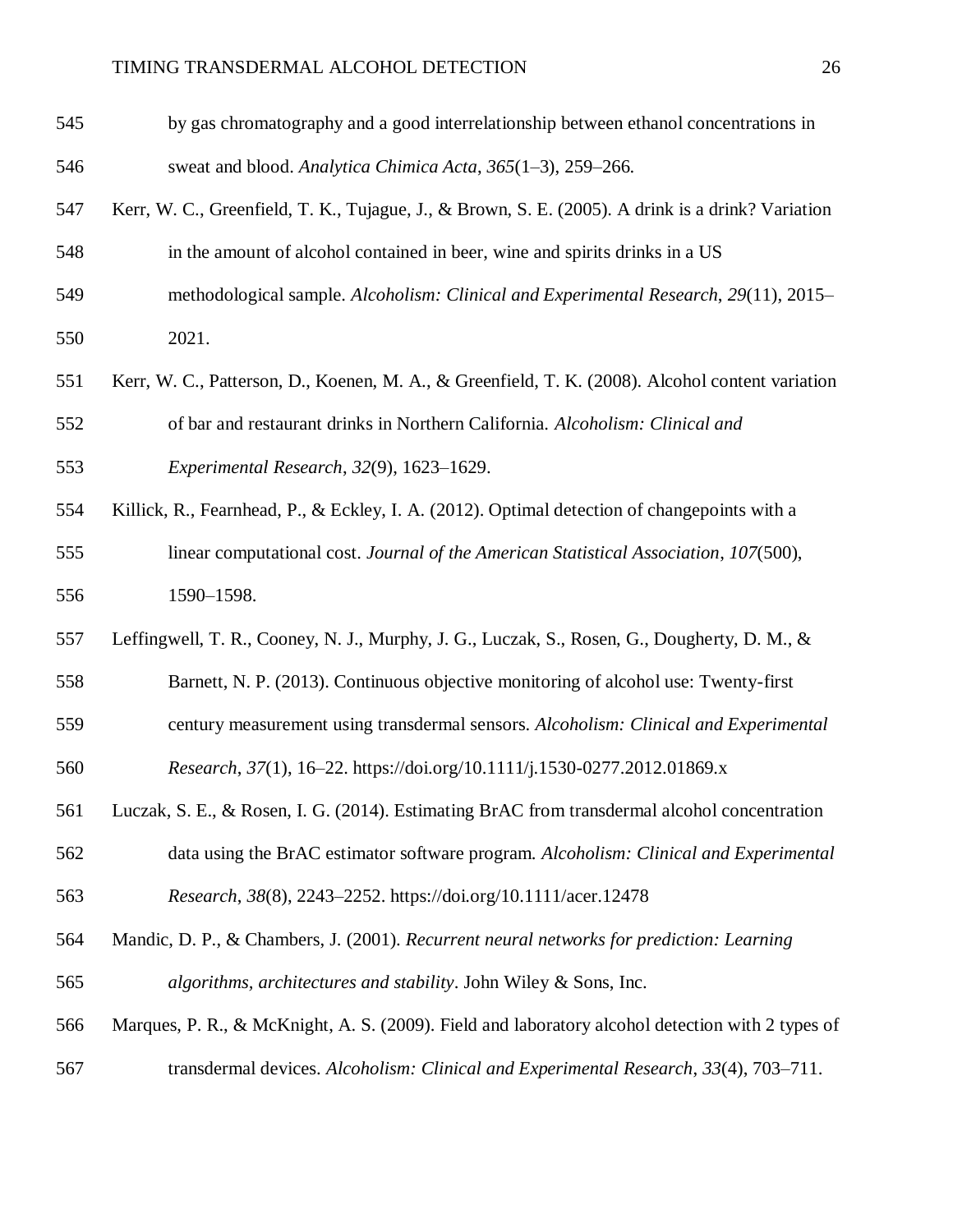| 568 | National Advisory Council on Alcohol Abuse and Alcoholism. (1989). Recommended Council           |
|-----|--------------------------------------------------------------------------------------------------|
| 569 | Guidelines on Ethyl Alcohol Administration on Human Experimentation.                             |
| 570 | Organization, W. H. (2014). Global status report on alcohol and health 2014. Geneva,             |
| 571 | Switzerland: World Health Organization.                                                          |
| 572 | Phillips, M. (1984). Sweat-patch testing detects inaccurate self-reports of alcohol consumption. |

*Alcoholism: Clinical and Experimental Research*, *8*(1), 51–53.

- Ramchandani, V. A., Plawecki, M., Li, T.-K., & O'Connor, S. (2009). Intravenous ethanol
- infusions can mimic the time course of breath alcohol concentrations following oral
- alcohol administration in healthy volunteers. *Alcoholism, Clinical and Experimental*

*Research*, *33*(5), 938–944. https://doi.org/10.1111/j.1530-0277.2009.00906.x

- Sakai, J. T., Mikulich-Gilbertson, S. K., Long, R. J., & Crowley, T. J. (2006). Validity of
- Transdermal Alcohol Monitoring: Fixed and self-regulated dosing. *Alcoholism: Clinical and Experimental Research*, *30*(1), 26–33.
- Sidek, K. A., & Khalil, I. (2013). Enhancement of low sampling frequency recordings for ECG
- biometric matching using interpolation. *Computer Methods and Programs in*

*Biomedicine*, *109*(1), 13–25.

Sirlanci, M., Rosen, I. G., Luczak, S. E., Fairbairn, C. E., Bresin, K., & Kang, D. (2018).

Deconvolving the input to random abstract parabolic systems: A population model-based

- approach to estimating blood/breath alcohol concentration from transdermal alcohol
- biosensor data. *Inverse Problems*, *34*(12), 125006.
- Substance Abuse and Mental Health Services Administration. (2015). *National Survey on Drug*
- *Use and Health: Summary of National Findings*.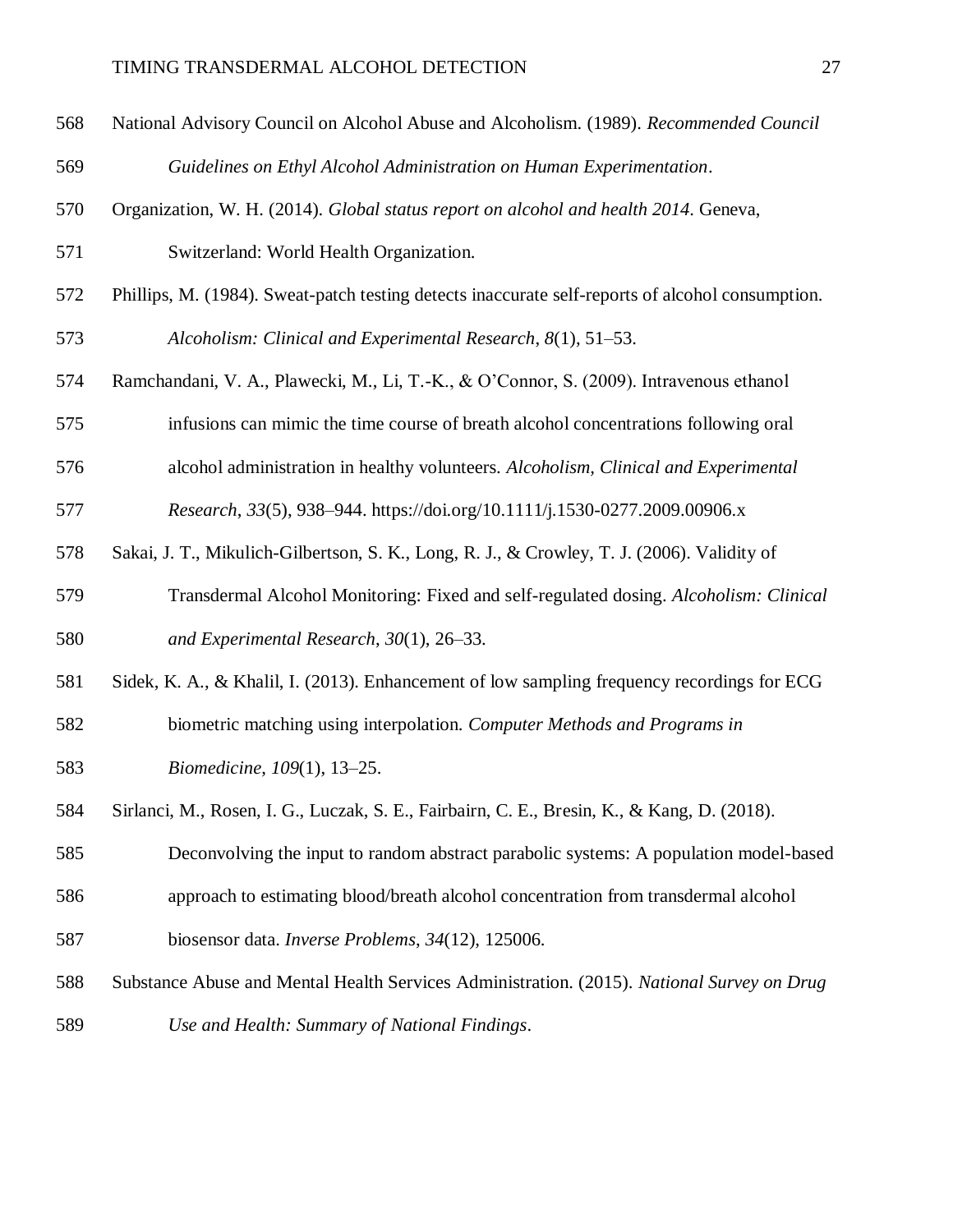- Swift, R. M. (2000). Transdermal alcohol measurement for estimation of blood alcohol concentration. *Alcoholism: Clinical and Experimental Research*, *24*(4), 422–423.
- Swift, R. M. (2003). Direct measurement of alcohol and its metabolites. *Addiction*, *98*(s2), 73– 80.
- Swift, R. M., Martin, C. S., Swette, L., Laconti, A., & Kackley, N. (1992). Studies on a
- wearable, electronic, transdermal alcohol sensor. *Alcoholism: Clinical and Experimental Research*, *16*(4), 721–725.
- Swift, R. M., & Swette, L. (1992). Assessment of ethanol consumption with a wearable,
- electronic ethanol sensor/recorder. In R. Z. Litten & J. P. Allen (Eds.), *Measuring alcohol*
- *consumption: Psychosocial and biochemical methods.* (pp. 189–202). Totowa, NJ: Humana Press.
- Wang, Y., Fridberg, D. J., Leeman, R. F., Cook, R. L., & Porges, E. C. (in press). Wrist-worn alcohol biosensors: Strengths, limitations, and future directions. *Alcohol*.
- Watson, P. E., Watson, I. D., & Batt, R. D. (1981). Prediction of blood alcohol concentrations in human subjects. Updating the Widmark Equation. *Journal of Studies on Alcohol*, *42*(7), 547–556.
- Weissenborn, R., & Duka, T. A. (2003). Acute alcohol effects on cognitive function in social drinkers: Their relationship to drinking habits. *Psychopharmacology*, *165*(3), 306–312.
- White, A. M. (2003). What happened? Alcohol, memory blackouts, and the brain. *Alcohol Research and Health*, *27*(2), 186–196.
- Zapolski, T. C. B., Pedersen, S. L., McCarthy, D. M., & Smith, G. T. (2014). Less drinking, yet
- more problems: Understanding African American drinking and related problems.
- *Psychological Bulletin*, *140*(1), 188–223.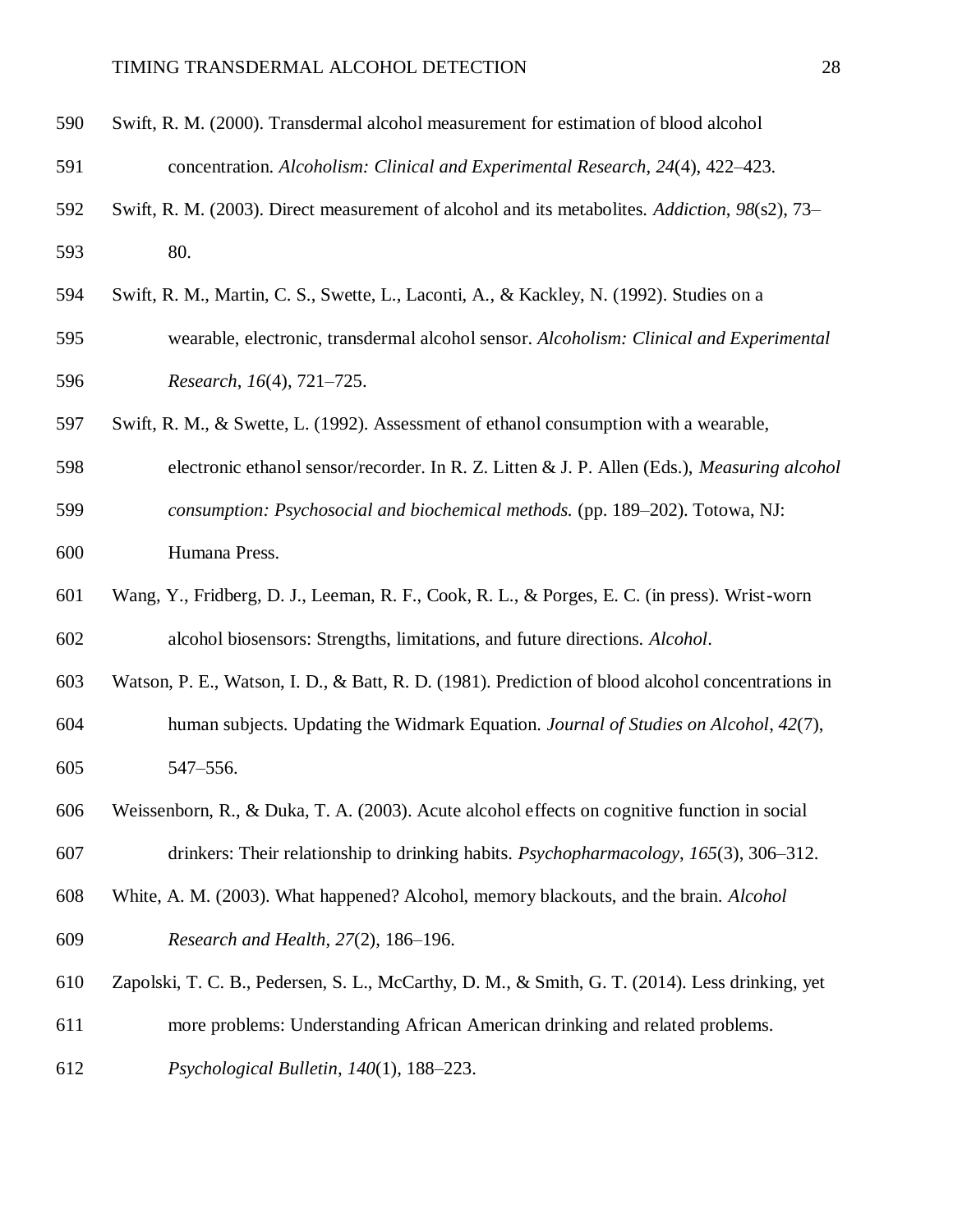# 613

Table 1.

Studies examining validity of transdermal alcohol sensors using objective assessment techniques (BrAC/BAC)

| <b>Study</b>                                    | N              | <b>Type</b> | <b>Device</b>            | Locat           | Alc<br><b>Meas</b>  | Lag<br>(min) | $r$ 's      |
|-------------------------------------------------|----------------|-------------|--------------------------|-----------------|---------------------|--------------|-------------|
| Giles et al., 1987                              | 19             | Lab         | Unspec                   | Palm            | <b>BAC</b>          | <b>NR</b>    | .94-.99     |
| Swift & Swette, 1992                            | 15             | Lab         | WrisTAS                  | Arm             | <b>BrAC</b>         | 30           | $.61 - .96$ |
| Davidson, Camara, & Swift, 1997                 | 12             | Lab         | Unspec                   | Arm             | <b>BrAC</b><br>/BAC | <b>NR</b>    | $.52 - .70$ |
| Dougherty et al., 2012                          | 22             | Lab         | <b>SCRAM</b>             | Ankle           | <b>BrAC</b>         | <b>NR</b>    | $.70 - .99$ |
| Hill-Kapturczak et al., 2014                    | 19             | Lab         | <b>SCRAM</b>             | Ankle           | <b>BrAC</b>         | <b>NR</b>    | <b>NR</b>   |
| Hill-Kapturczak et al., 2015                    | 21             | Lab         | <b>SCRAM</b>             | Ankle           | <b>BrAC</b>         | 129          | .87         |
| Wang, Fridberg, Leeman, Cook,<br>& Porges, 2018 | $\overline{2}$ | Lab         | Skyn<br>/Tally           | Wrist           | <b>BrAC</b>         | 75<br>/55    | <b>NR</b>   |
| Sakai et al., 2006                              | 20             | Lab         | <b>SCRAM</b>             | Ankle           | <b>BrAC</b>         | 150          | .49-.84     |
| Fairbairn et al., 2018, in press                | 48             | Lab/Amb     | <b>SCRAM</b>             | Ankle           | <b>BrAC</b>         | 130          | <b>NR</b>   |
| Marques & McKnight, 2009                        | 22             | Lab/Amb     | WrisTAS/<br><b>SCRAM</b> | Wrist/<br>Ankle | <b>BrAC</b>         | 137/<br>270  | <b>NR</b>   |
| Sakai et al., 2006                              | 24             | Amb         | <b>SCRAM</b>             | Ankle           | <b>BrAC</b>         | <b>NR</b>    | <b>NR</b>   |
| Luczak & Rosen, 2014                            | $\mathbf 1$    | Lab/Amb     | WrisTAS                  | Wrist           | <b>BrAC</b>         | <b>NR</b>    | <b>NR</b>   |

The top section of this table lists studies conducted only in the laboratory, whereas the bottom section lists studies that included an ambulatory (field) assessment arm. Where a study contained both laboratory and ambulatory arms, but examined distinct groups of participants within these arms (e.g., Sakai et al., 2006), the study is listed under both sections of the table.

Note that, in the case of some of the studies listed above, data from the same sample were included in more than one publication (e.g., Fairbairn et al., 2018, in press). In such cases, only the citation for the parent (first) publication is listed in the table. Studies featuring devices that were not clearly "wearable" (e.g., Kamei et al., 1998) and also studies featuring sweat patches (e.g., Phillips, 1984) are not included.

Lab=laboratory study; Amb=Ambulatory study; Unspec =transdermal device not named; Locat=Body position of the transdermal device; Alc Meas=How BAC was measured in the study; BAC=Direct measure of BAC via blood or plasma; BrAC=Breathalyzer; Lag=time (in minutes) between peak BAC and peak TAC; NR=Not reported; *r'*s=correlation coefficients between TAC and BAC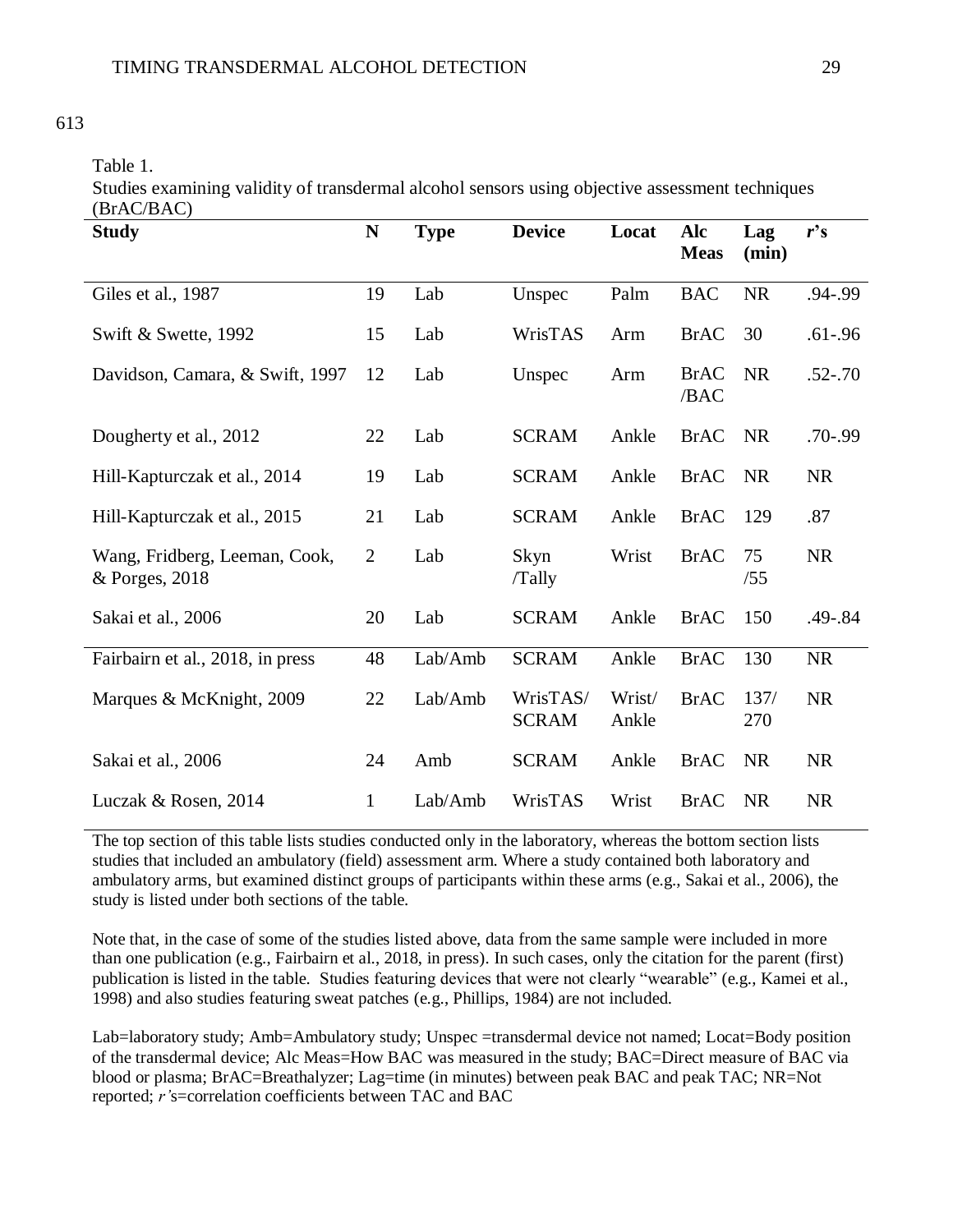| ٠<br>v<br>× |
|-------------|
|-------------|

# Table 2.

Latency to Transdermal Detection of Alcohol

|                                   | <b>Mean Minutes</b> | Paired t-test        |
|-----------------------------------|---------------------|----------------------|
|                                   | (SD)                | (Skyn vs. SCRAM)     |
| <b>Latency to First Detection</b> |                     |                      |
| <b>SCRAM TAC</b>                  | 22.52 (13.03)       |                      |
| Skyn TAC                          | 22.08 (12.38)       | $t(24)=14, p=.891$   |
| <b>Latency to Peak</b>            |                     |                      |
| <b>BrAC</b>                       | 77.28 (30.34)       |                      |
| <b>SCRAM TAC</b>                  | 197.20 (42.60)      |                      |
| Skyn TAC                          | 131.52 (32.90)      | $t(24)=6.41, p<.001$ |
| <b>Max Cross-Correlation Lag</b>  |                     |                      |
| BrAC and SCRAM TAC                | 68.56 (36.83)       |                      |
| BrAC and Skyn TAC                 | 23.88 (26.11)       | $t(24)=5.18, p<.001$ |

SD=Standard deviation. TAC=Transdermal alcohol concentration. BrAC=Breath alcohol concentration.

All latency values above are calculated with respect to the beginning of the drink period for alcohol participants (N=25). Cross-correlations were calculated based on data collected from the beginning of the drink period until discharge, which occurred once BrAC had dropped below .025% and TAC had also begun to descend (average BrAC at discharge .019%)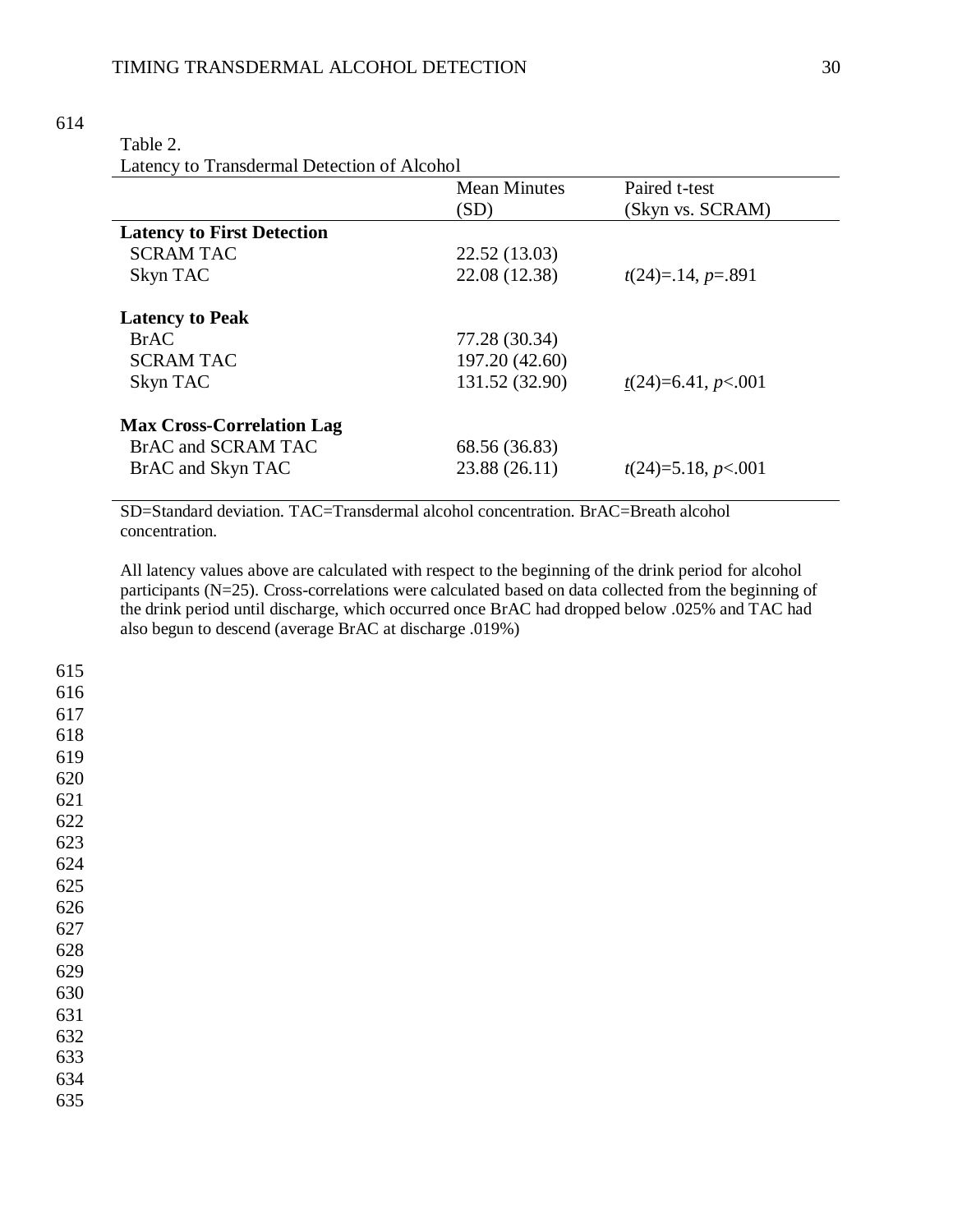| able |  |
|------|--|
|      |  |

Device-Level Maximal Cross-Correlation Values and Lag Times between BrAC and TAC

| Device-Level Cross-Correlations for Skyn |    |                        |                      |  |
|------------------------------------------|----|------------------------|----------------------|--|
| Device ID                                | N  | <b>Mean Max Cross-</b> | Mean Max Cross-      |  |
|                                          |    | Correlation (SD)       | Correlation Lag (SD) |  |
| 7AB3                                     |    | .66(.16)               | 17.75 (10.98)        |  |
| <b>B6B3</b>                              |    | .40(.18)               | 32.50 (7.78)         |  |
| 18                                       |    | .58(.03)               | 22.00 (14.18)        |  |
| 9                                        |    | .50(.26)               | 16.50 (23.34)        |  |
| 0DB5                                     | 10 | .62(.12)               | 29.10 (38.98)        |  |

# Device-Level Cross-Correlations for SCRAM

| 24141  | $\overline{2}$ | 0.50(0.05) | 26(31.11)     |  |
|--------|----------------|------------|---------------|--|
| 80002  | 1              | 0.42       | 57            |  |
| 114798 | 2              | 0.47(0.01) | 72 (11.31)    |  |
| 114888 | 4              | 0.43(0.08) | 67(25.81)     |  |
| 115307 | 4              | 0.53(0.16) | 64.50 (24.37) |  |
| 115411 |                | 0.69       | 48            |  |
| 115503 |                | 0.52       | 180           |  |
| 115887 |                | 0.57       | 93            |  |
| 117117 |                | 0.56       | 71            |  |
| 126571 |                | 0.61       | 118           |  |
| 127392 | 4              | 0.52(0.21) | 48.75 (33.08) |  |
| 127453 |                | 0.50       | 49            |  |
| 127773 | 2              | 0.51(0.06) | 90.50 (41.72) |  |

SD=Standard deviation. TAC=Transdermal alcohol concentration. BrAC=Breath alcohol concentration. N=Number of participants who wore this device. Mean Max Cross-Correlation Lag is presented in minutes. Devices worn by only one participant list no standard deviation.

Cross-correlations refer to within-subject correlations between TAC (measured either using Skyn or SCRAM devices) and BrAC for alcohol participants (N=25) measured over time during the course of the lab session. Cross-correlations were calculated based on data collected from the beginning of the drink period until discharge, which occurred once BrAC had dropped below .025% and TAC had also begun to descend (average BrAC at discharge .019%). Crosscorrelations listed under Skyn devices represent associations between BrAC and Skyn-measured TAC, and cross-correlations listed under SCRAM devices represent associations between BrAC and SCRAM-measured TAC.

Of the Skyn devices listed above, 7AB3, B6B3, and 0DB5 represent older generation Skyn prototypes (2016), whereas devices 18 and 9 represent newer generation prototypes (2018).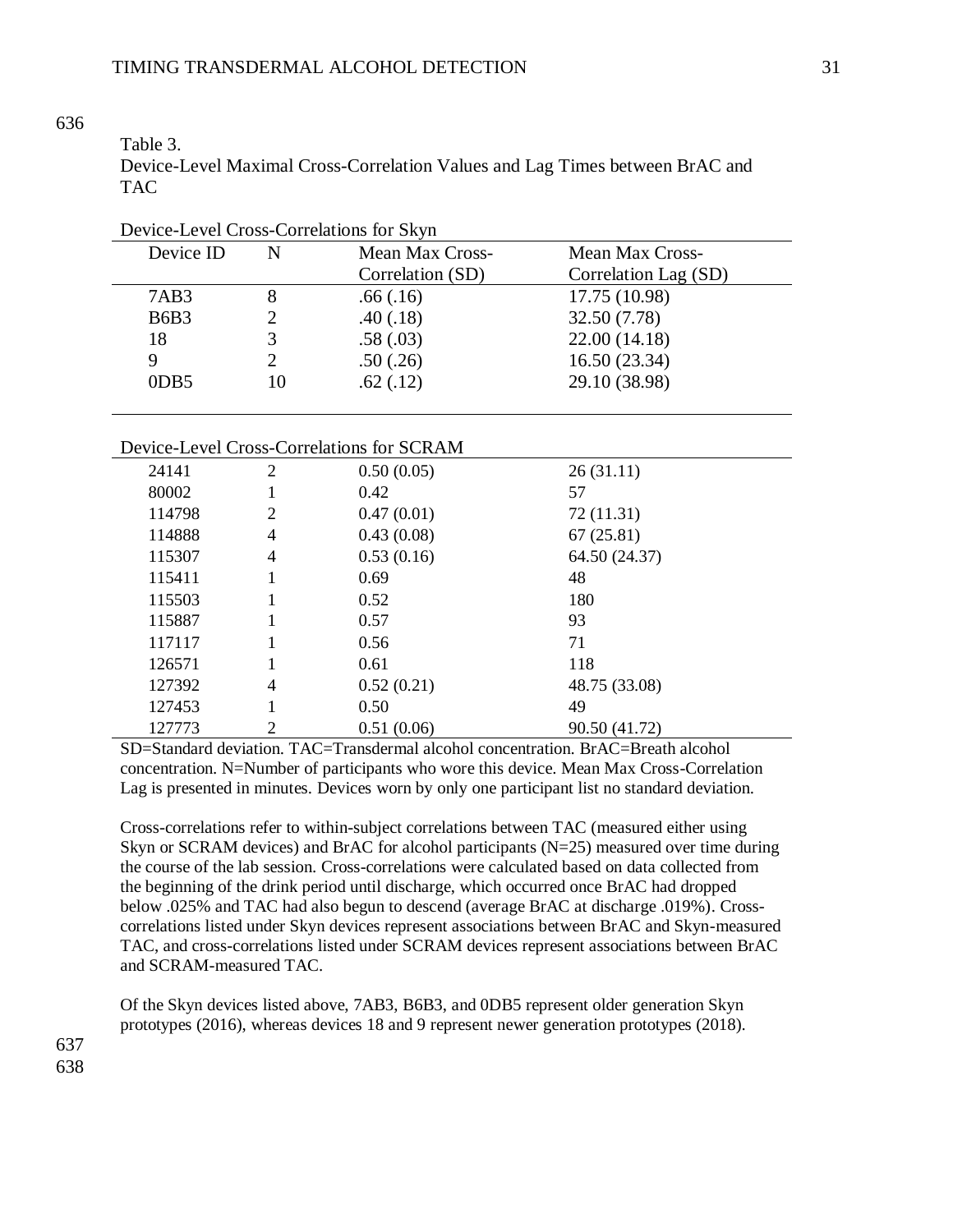



Figure 1. AMS SCRAM ankle bracelet (left) and BACtrack Skyn wrist monitor (right) displayed side-by side. The top panel displays these devices as worn on ankle/wrist, whereas the bottom panel displays them to scale. The approximate weight of the devices is 6oz (SCRAM) and 1oz (Skyn prototype), respectively.